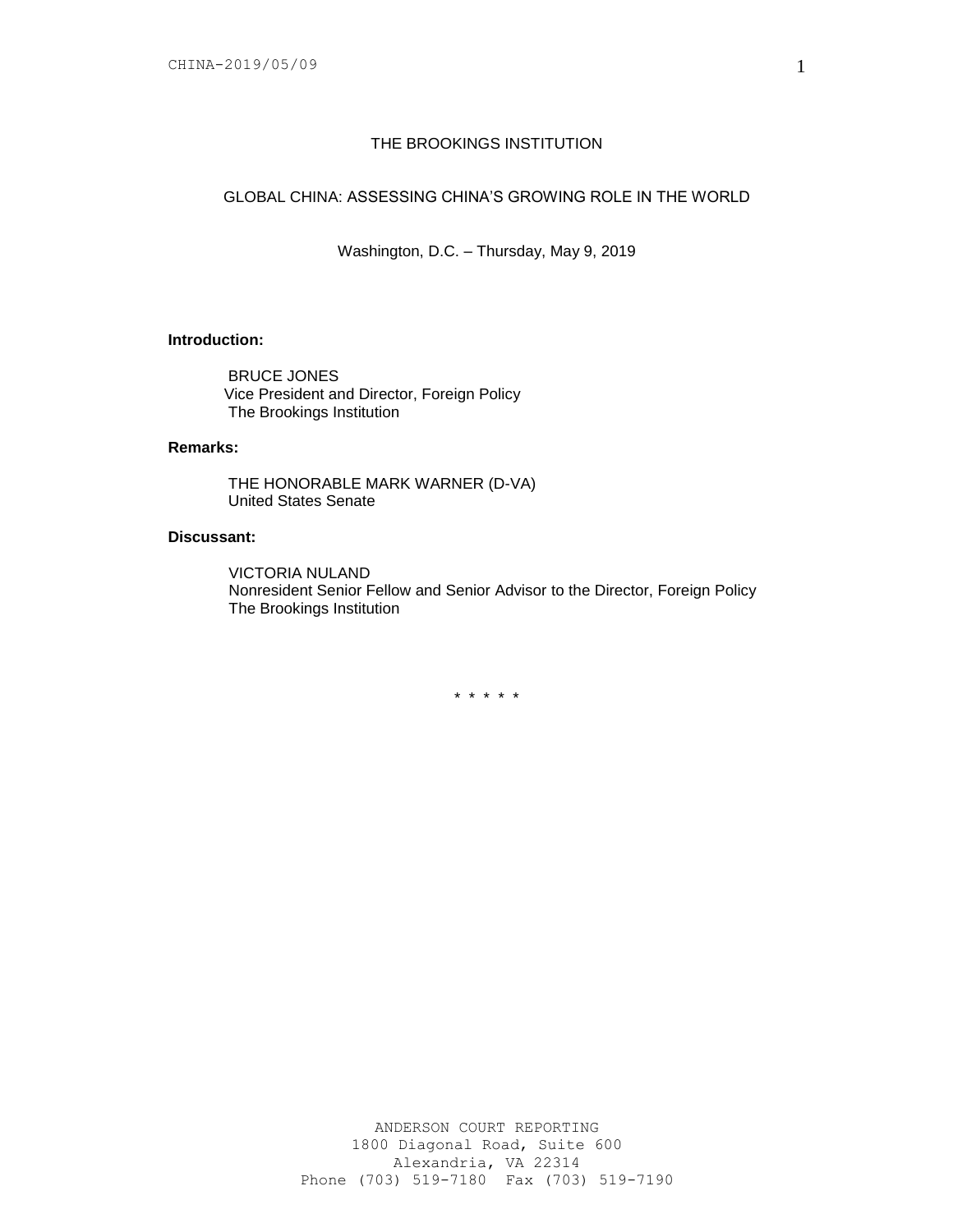#### P R O C E E D I N G S

MR. JONES: Good afternoon. I am Bruce Jones. I am the vice president and the director of the Foreign Policy program here at Brookings. And it's a distinct pleasure to welcome you this afternoon to our event with Senator Mark Warner of Virginia.

I am delighted to welcome the senator back to Brookings. We have been very fortunate to engage the senator in several aspects of Brookings policy, research, since shortly after he was elected. In those days, I would say, particularly on India, I remember very vividly some of the work you did here with the Indian colleagues around what role India would play in the international order and in that very important relationship for our future. It's a delight to have him back on a slightly different topic, namely China.

As you know, Senator Warner has represented Virginia in the United States Senate since 2009, previously served as the governor of Virginia. And prior to his public service, he was a business leader, particularly in the technology field. Co-founder of the firm Nextel, which gave him, I think, a deep appreciation for the dynamics and the business of technology, a knowledge that he has brought and an acumen that he has brought to the Senate Select Committee on Intelligence, where he is a vice chair, and from which he has played a critical role in our democracy over the last several years. And senator, thank you very much for what you have done for our country.

I think, we all know that technology and its role in foreign policy is an increasingly important factor in our national security and our prosperity and that will infuse the senator's discussion today. Of late, Senator Warner, has turned his attention to the interplay between technology questions and the all-important US-China relationship and has become a very robust voice on the future of that interplay. He sought to eliminate the nuances surrounding the issues of 5G, co-sponsored legislation concerning the maintenance of America's technological and innovative edge, and really developed cuttingedge expertise on these issues within the Senate.

So, we could ask for no one better to join us today as we launch a major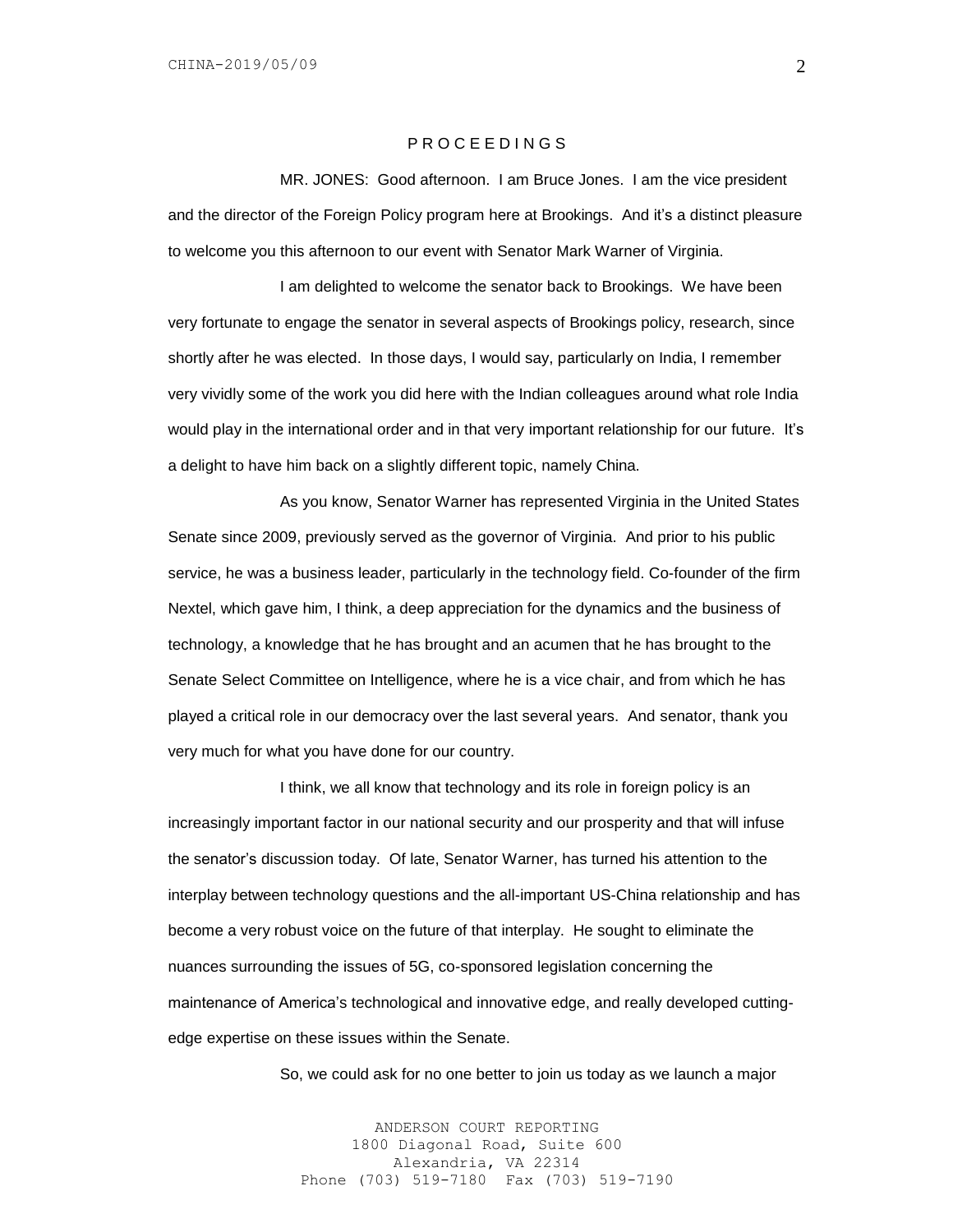new project called Global China: Assessing China's Growing Role in the World. Over the coming months this initiative will seek to define the central questions that US policymakers must understand to chart 21st century US-China relations. We aspire to provide policymakers and scholars with the base line assessment of China's now truly global role. This will be an ambitious project, comprehensive in scope, more than 50 Brookings Foreign Policy scholars undertaking assessments of China's role from every major region and cross cutting thematic issues ranging from BRI investments, to the naval domain, to multilateral institutions, to questions of nuclear escalation. I think, and I hope, it will become the most comprehensive assessment to date of China's global engagement and assessment which will be thoroughly empirical in its nature.

And we are delighted to begin that conversation with somebody whose broad empiricism and rigor and nuance to a critically important part of that debate around technology. After the senator makes some remarks, he will be joined on stage by Ambassador Victoria Nuland, to join him for a discussion. Victoria also needs no introduction. A leading American diplomat for 32 years and now back at Brookings. Delighted to have you here. Senator, delighted to have you at Brookings.

SENATOR WARNER: Thank you, Bruce. Thank you for that introduction. Thank you for having me back to Brookings. My apologies about being 10 or 15 minutes late. When people ask me sometimes what's the biggest difference between being senator and governor, governor you get to actually control your schedule, not so much the case with the Senate. And I look forward to our conversation with Victoria after these remarks. And again, my thanks and congratulation to Brookings for doing this, I think, absolutely critical new initiative on China.

Honestly, if I -- where I start with this is, a few years, I think you would have put me in a position vis-à-vis China, where a lot of business people were and were, I think, generally speaking, the kind of conventional part of the foreign relations establishment was. I looked at China with awe. Obviously, an enormously incredible great country. 1.3 billion

> ANDERSON COURT REPORTING 1800 Diagonal Road, Suite 600 Alexandria, VA 22314 Phone (703) 519-7180 Fax (703) 519-7190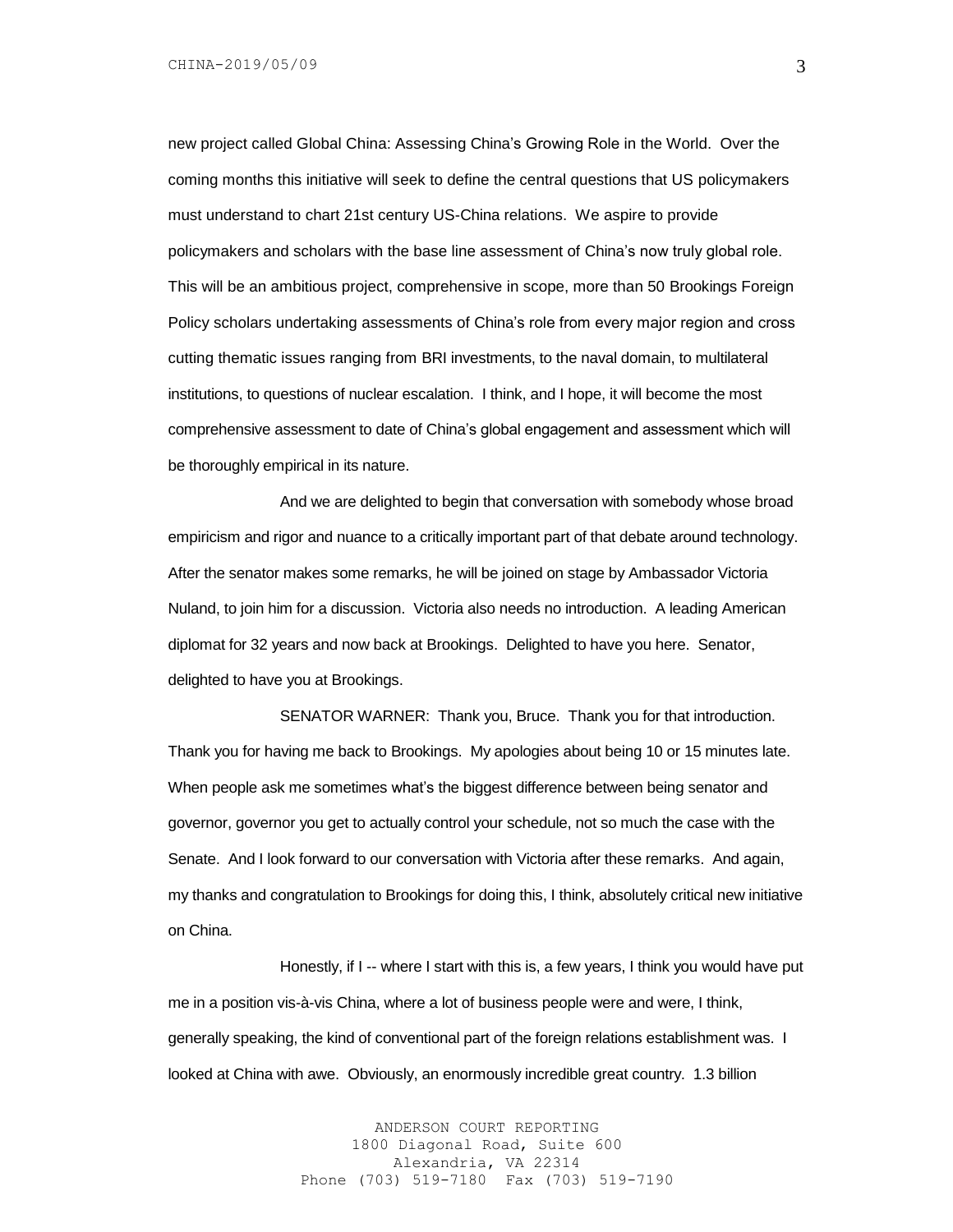people. A country that was modernizing very rapidly with rising incomes and expectations.

And as I looked at China, whilst, you know, way way back, five, six years ago, I saw just, mostly just enormous opportunity. At that time I believed, similar to what I think again, most particularly conventional wisdom in the business community, that a rising China would be absolutely good for the world. That the more China rose, there would be more embracement of rule of law, there would be more embracement of the market. That, at the end of the day, China would become less authoritarian and that there would be this, kind of, rise of China with United States and the rest of the world and everything would be copacetic.

But the truth is after way too many classified briefings and a virtual unanimous opinion from our intelligence community and a series of changes in China, I have had to shift my viewpoint. I believe, under President Xi, a newly assertive China is pursuing a sophisticated whole of society strategy that exploits all elements of State power to strengthen and diminish China's position at the world. At the same time, with a conscious effort to diminish American power and influence in the world.

China, of course, uses all the traditional tools of State to exert influence and also with an expanded military presence. And as we continually see in my Vice Chairman role at the intelligence community and a very very aggressive, and in certain ways, unorthodox deployment of espionage to steal military industrial secrets. But the truth is, all of that is, kind of, in the more traditional realm.

China is also extraordinarily creative in using mechanism that takes advantage of their authoritarian model to force Chinese companies, researchers and others, to act on behalf of the national interest and more specifically the Chinese Communist Party interest. You know better than I, as experts in the field, in 2015 and 2016, China enacted new laws requiring all Chinese citizens and companies to act in support of national security and the Chinese government and again, more specifically, the Communist Party.

All of this has set the stage for China to aggressively deploy every level of power in service to the State. And at the same time exploit the openness of our society and

> ANDERSON COURT REPORTING 1800 Diagonal Road, Suite 600 Alexandria, VA 22314 Phone (703) 519-7180 Fax (703) 519-7190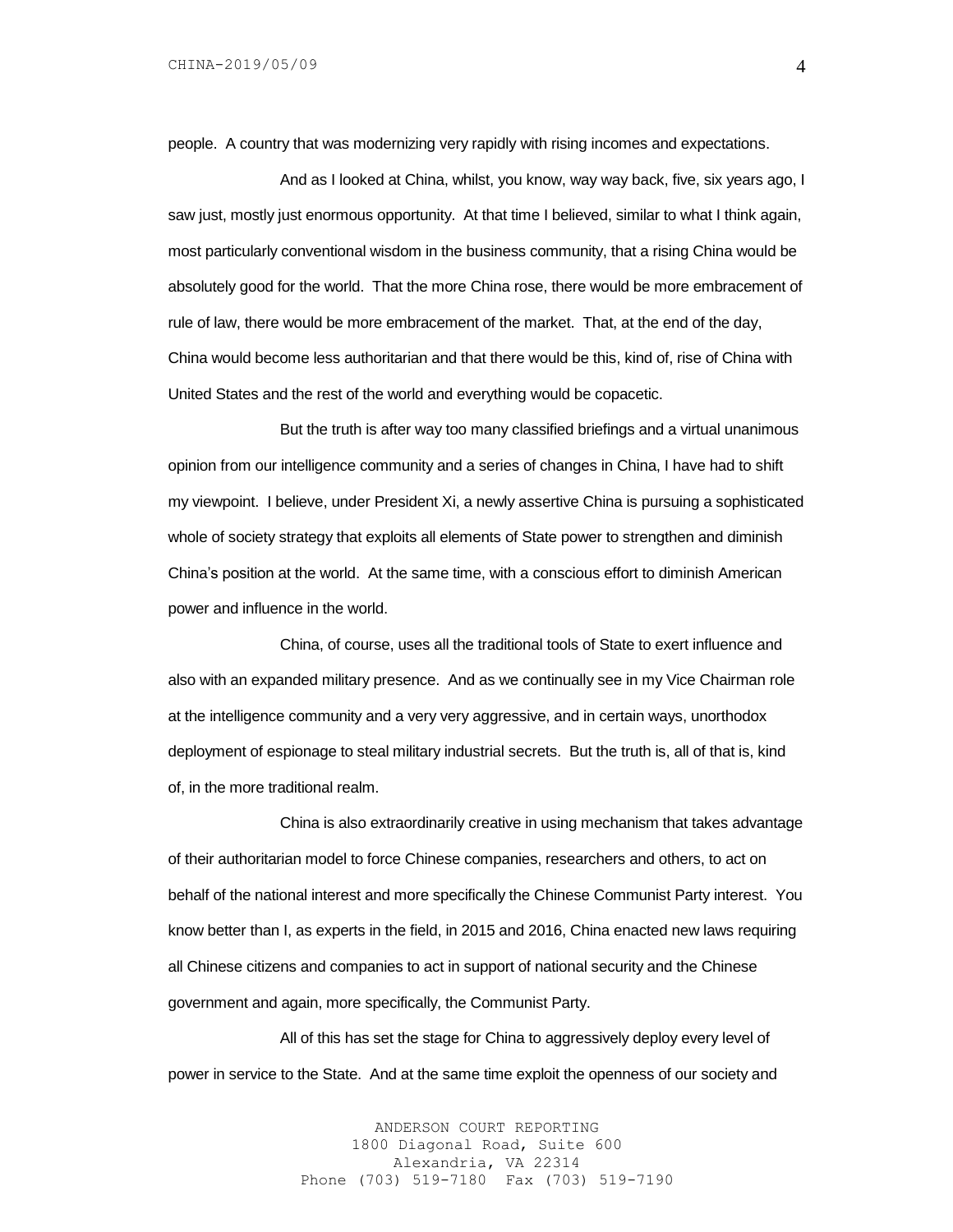other Western societies to gain geopolitical and economic advantage. The national security challenges poised by a rising a China are enormous. I fully acknowledge that this area is one that we have a lot more questions than answers and why, again, I commend the Brookings effort.

But I would also argue that in a world that moves increasingly at internet speed, we can't wait until we have all the answers to wake up to this challenge. We all have to figure out how to protect ourselves, how to compete and how to make sure that we are able to take advantage in a global landscape with China increasingly important for us. Because the one thing we do know, that I have come to great conclusion, China has a plan. They have a plan and there a plan that they are able to execute on, that has -- that is not constrained by short term restrictions, that has a long-term vision.

As many of you know, as Bruce mentioned, before I got into politics, I was in the technology business. As a tech guy, I see the Chinese government's effort to outmaneuver US technologically, as one of the most alarming threats we face. And I think, this is something that we still have a hard time in the West, and I say, not just in America, Europe, Japan, Korea, Australia, kind of, wrap our heads around. With the exception maybe, and I am old enough to remember, at least been a while, maybe fully remember Sputnik, but to have been alive.

But in a world -- at least sent Sputnik, most of the great technological innovation has been either American or Western driven. And the truth was every technological invention of the last 60 years, the microchip, the modem, the internet, wireless communications, are basically either, it was driven by American or Western innovation and if we didn't directly invent it here in this country we set the rules. The rules, the policy -- that the technology rules, the policy rules, the legal rules for each of these technologies. And the truth was the rest of the world would then follow the American standard.

And I don't think we fully have appreciated the enormous strategic and economic value that inured to our country, inured to our businesses and, I would say indirectly, inured to the rest of the world. But now we are facing, I believe, another Sputnik moment in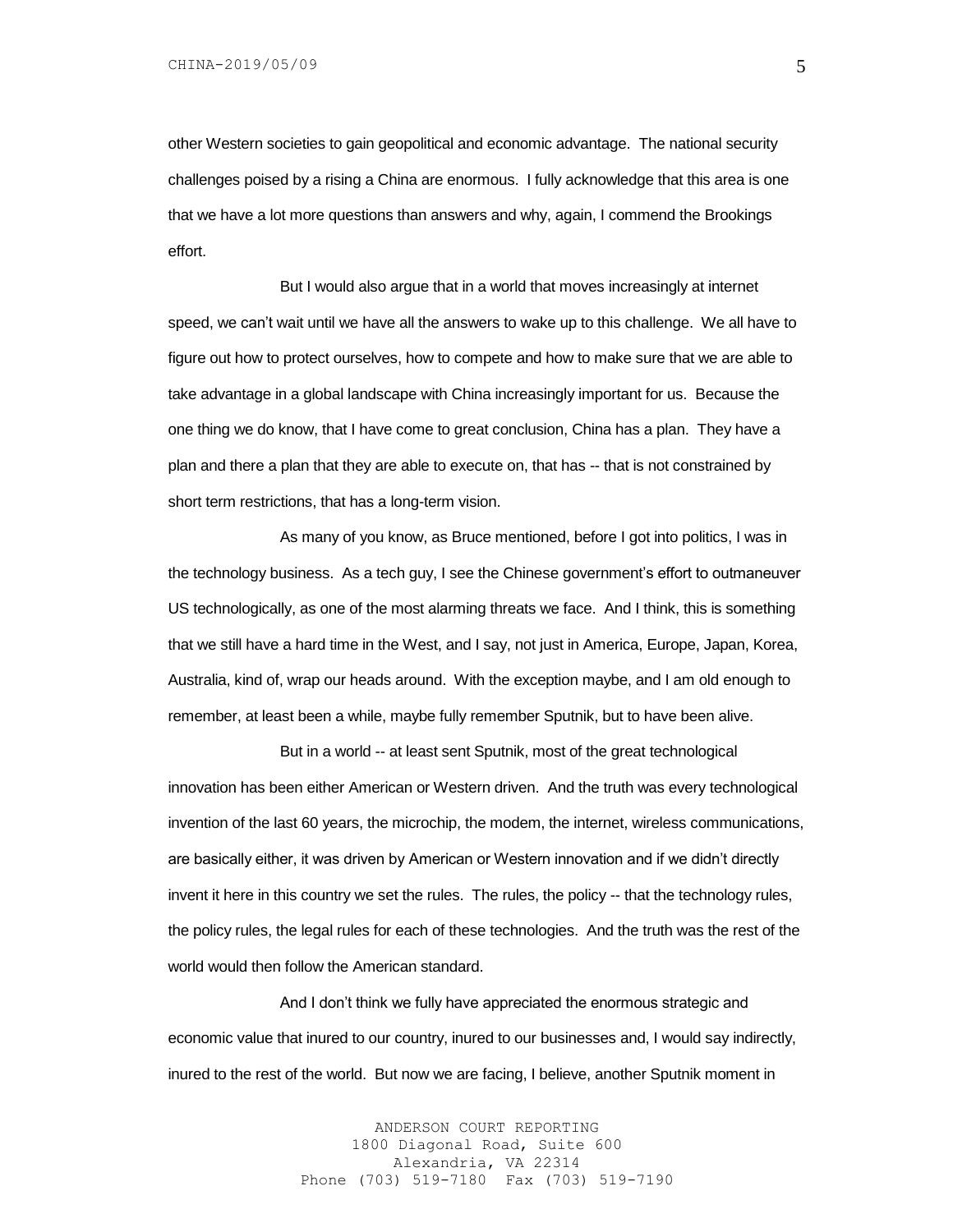areas like 5G, AI, quantum computing, robotics, hypersonics, augmented reality, and yes, even biotech, whilst we think about all the 23andMe background that we do those swabs, the back office of that is all in China.

And President Xi, I believe, is not making a play for second place. President Xi is frankly using the same model that America used in much of the 20th century to advantage China in the 21st century. I see this particularly as someone that had a background in telecom. On 5G, China is doing exactly what we did with the development of wireless during the 70s, 80s and 90s. They are building the equipment, creating the network, creating the financing, making a deal that you, frankly, you can't turn away from, to make sure that they are able to spread their technological vision, their equipment vision and in a way, they are also flooding a lot of the standard setting bodies that will set the rules for 5G.

The truth is, 5G, which -- and I think some people don't fully understand, for the non-techies, it's the equivalent of moving from radio to television, in a 20th century analogy. And the 5G networks that will be created, will basically be upon which all of the internet of things and all of the possibilities that come out of the internet of things, will ride on 5G networks. And the truth is, China isn't shy about employing aggressive and sometimes underhanded techniques to further advantage their advantage over the United States. Frankly, tactics that go well beyond the old-fashioned spy craft.

Often times through strategic collaboration with Western companies and universities, China is able to gain access to technology and transfer that technology into their ecosystem of innovation. China has ramped up investments in joint ventures, in both traditional companies and increasingly -- and some of the data here is really remarkable in terms of 2017, 2018, in terms of Chinese investments in startups in a lot of these key areas.

Disturbingly, much of this behavior has been actually enabled by US businesses. The truth is, and I say this as someone who, I think, the American business community is starting to recognize that the old model may not work, many American companies were willing to give up, in certain cases, intellectual property or their crown jewels because they

> ANDERSON COURT REPORTING 1800 Diagonal Road, Suite 600 Alexandria, VA 22314 Phone (703) 519-7180 Fax (703) 519-7190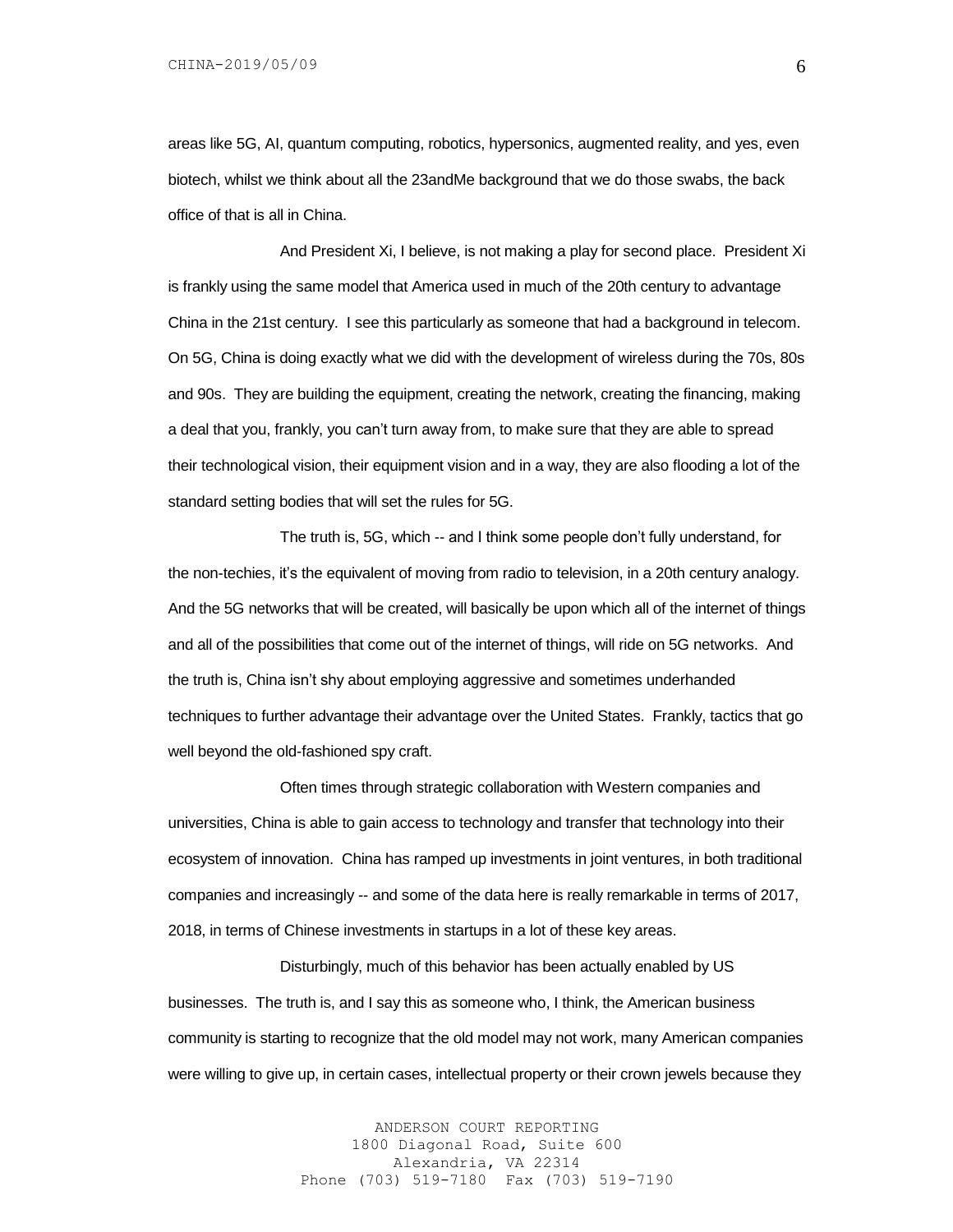felt they could not avoid the opportunity to go into this emerging market. And they would do and make deals in China they would never make in any other nations anywhere else in the world.

And the truth was, increasingly, those companies that made those joint ventures, those companies that made those investments are finding that China is able to take over advantage of that intellectual property and the factory or lab that was built, sometimes a few years later, you will see a Chinese state-run enterprise pop-up right next door taking that same intellectual property. And the truth is, this is a problem that we talk a little bit about in 5G but increasingly will hit everything within the supply chain of most technological invention.

And the truth is, China is also using its new-found status of technology powerhouse to strengthen its authoritarian model. For years, I think, most of us in the US were convinced that as China continued to progress that China would actually move to a less authoritarian form of government, a less authoritarian form of business enterprise. Unfortunately, I don't believe that it has chosen to be the case.

And the truth is, I think about, in many ways, the internet. I think back to Bill Clinton, when he said famously back in the 1990s, that anyone that would try to regulate the internet, they would be like nailing Jell-O to the wall. The truth is China has figured out how to nail Jell-O to the wall. They have found that through the use of the great firewall and the ability to build at scale networks that monitor the Chinese citizenry in a way that, frankly, is unprecedented, that allows China to have a sense of what their people do where, when and how, in ways that are almost downright Orwellian.

And unfortunately, I believe, these tools have became a major export as China offers both an authoritarian form of government, the ability to say to regimes to around the world, we can offer you, not only our form of government, but our form of citizen control and, by the way, we can finance Belt and Road to your country as well. And we see that whether in Venezuela, Ethiopia, Ecuador, Pakistan and many other nations.

At same time, I believe, that China has been successful in recruiting Western companies and researchers to assist them with their efforts. To me, it's rather stunning that we

> ANDERSON COURT REPORTING 1800 Diagonal Road, Suite 600 Alexandria, VA 22314 Phone (703) 519-7180 Fax (703) 519-7190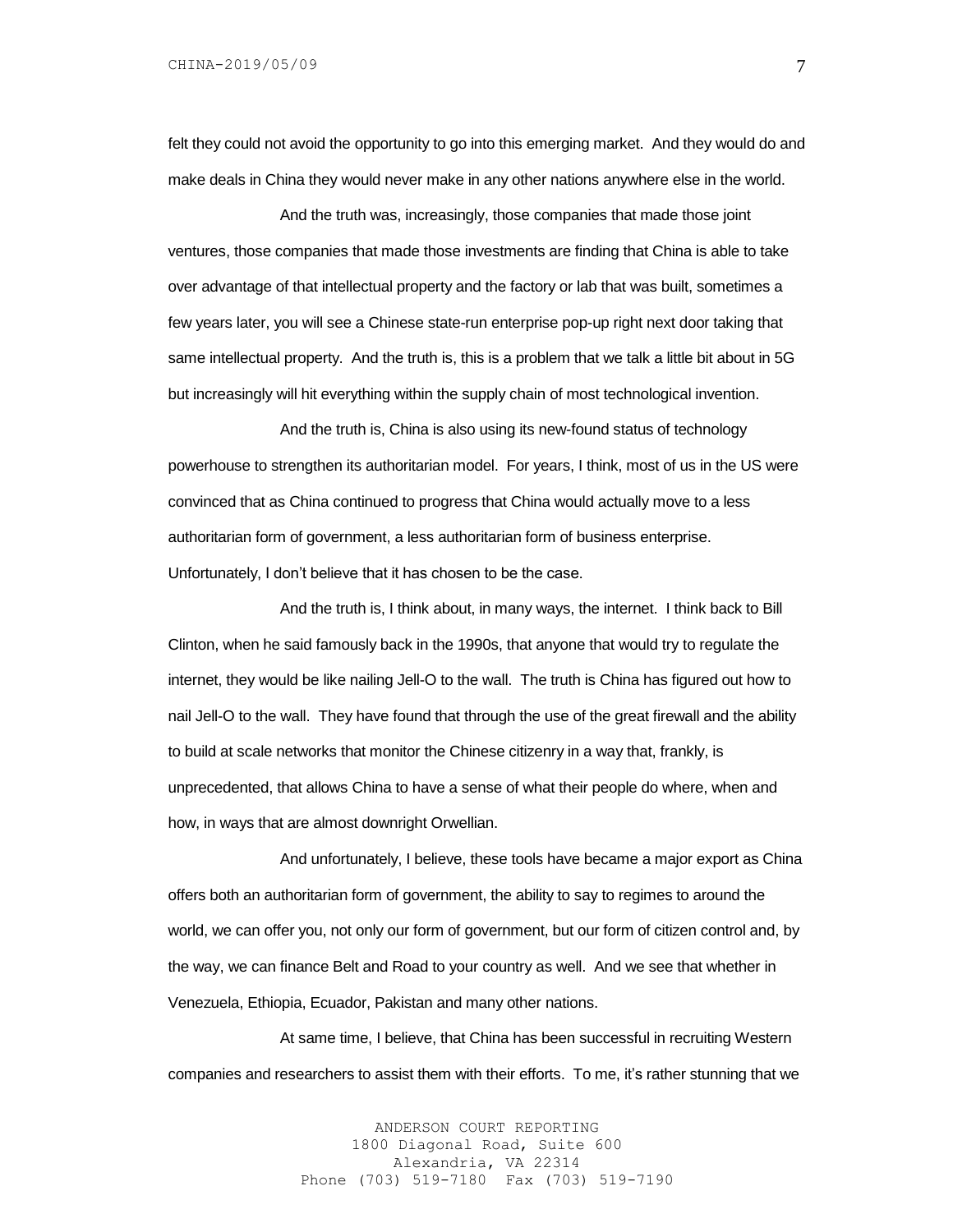have some of our country's leading technology companies who may protest their willingness to partner with the American defense community but don't bat an eye of doing joint venture developments on social control systems in China.

Moving forward, I think the policymakers and academics and others need to think about these challenges in three different buckets. The first is candidly to sound the alarm. We need to make sure that we wake up our companies, our universities and others about the challenges of doing business in China. That means continuing to make clear, in a nonclassified way some of the techniques and practices that have taken place.

The truth is, that's why I have gone about, and in a bipartisan way always with a Republican colleague, and then with Director of National Intelligence with, agents from the FBI, from Counterterrorism Center, from DHS, where we are bringing in groups of American businesses by sector and then, in a sense, of mini roadshow, we have done one in Austin, we have done one in the Valley, where we bring business, academic and other leaders in for a classified briefing to really, in a sense, share more of what's happening on the ground. So, we need to make sure we go forward with that effort.

Second, we need a near term approach. In this we need to make sure we can take steps to protect our technologies and preserve American leadership over the next few years. And I am concerned, very concerned, that the administration has not developed a coherent approach to counter China. I worry, for example, in its current trade negotiations and I give credit to the administration for sounding the alarm in terms of the saying the status quo is not acceptable.

But I fear the President in his insatiable effort to declare a victory, even sometimes when there may not be a victory in hand, that we may end up with a trade deal that sells a 100 billion Dollars' worth of soybeans but leaves off the questions around intellectual property, around joint ventures and around where the game is really moving in terms of 5G, AI, quantum, et cetera.

The truth is, if we are going to make sure we have this smart, and I think that

ANDERSON COURT REPORTING 1800 Diagonal Road, Suite 600 Alexandria, VA 22314 Phone (703) 519-7180 Fax (703) 519-7190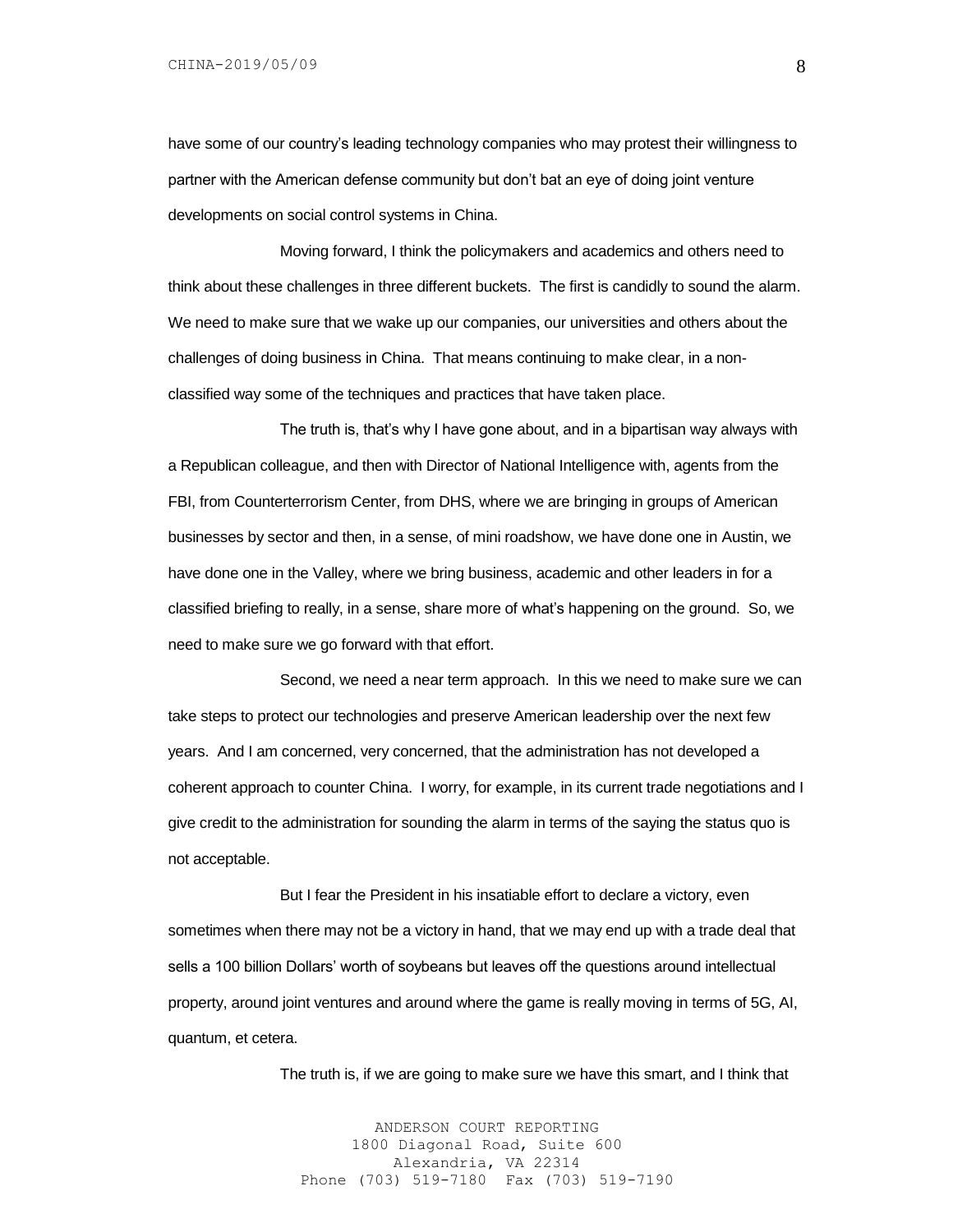some of our missed opportunities even go back to the Obama administration, when in many ways, some of the first nations to fully be alert and awake to this threat were Japan, Korea, Australia. I think, there was a moment in time when either at the end of the Obama administration or at the beginnings of the Trump administration, we could have put together, a kind of, a grand coalition to go to China and say, China you are a great nation. You have a great history. You are going to be one of the most powerful nations in the 21st century. We welcome you in the community of nations but you got to play by the rules.

Instead, we have had an administration that has declared Canada a national security threat. In my mind, that is not smart thinking. We need to make sure that rather than walking away from our allies, we enforce that we work with our allies and find more common cause. We have got a -- we see this right now, as we look at the standard setting processes going on in 2019 on 5G. I think, we don't fully appreciate what will happen if we end up with a world dominated by Huawei and ZTE equipment and standards that are driven by China alone, that has enormous, enormous national security implications, that I don't think, we can -- we fully thought through.

We also, while we have made progress with CFIUS, I think we need look, frankly, beyond even the parameters of CFIUS. Often times CFIUS looks at majority control, we have to look at minority investments. We have to look, again, at some of the joint research development. The truth is, in many of the day, that virtually all of the great Chinese tech companies, the Alibabas, the Baidus, the Tencents, at the end of the day, they are still ultimately responsible to the Communist Party of China. And I don't think we have fully processed that.

So, how do we look at continued CFIUS reform? How do we look at some of the joint ventures that are out there? And frankly, one of the other areas I am looking at that are coming up on the banking front, is some reform around beneficial ownership, so that again, whether it be China or other countries, can't hide behind fake corporate forms in a way that penetrates our country. We then need as well, better tools to crack on economic espionage

> ANDERSON COURT REPORTING 1800 Diagonal Road, Suite 600 Alexandria, VA 22314 Phone (703) 519-7180 Fax (703) 519-7190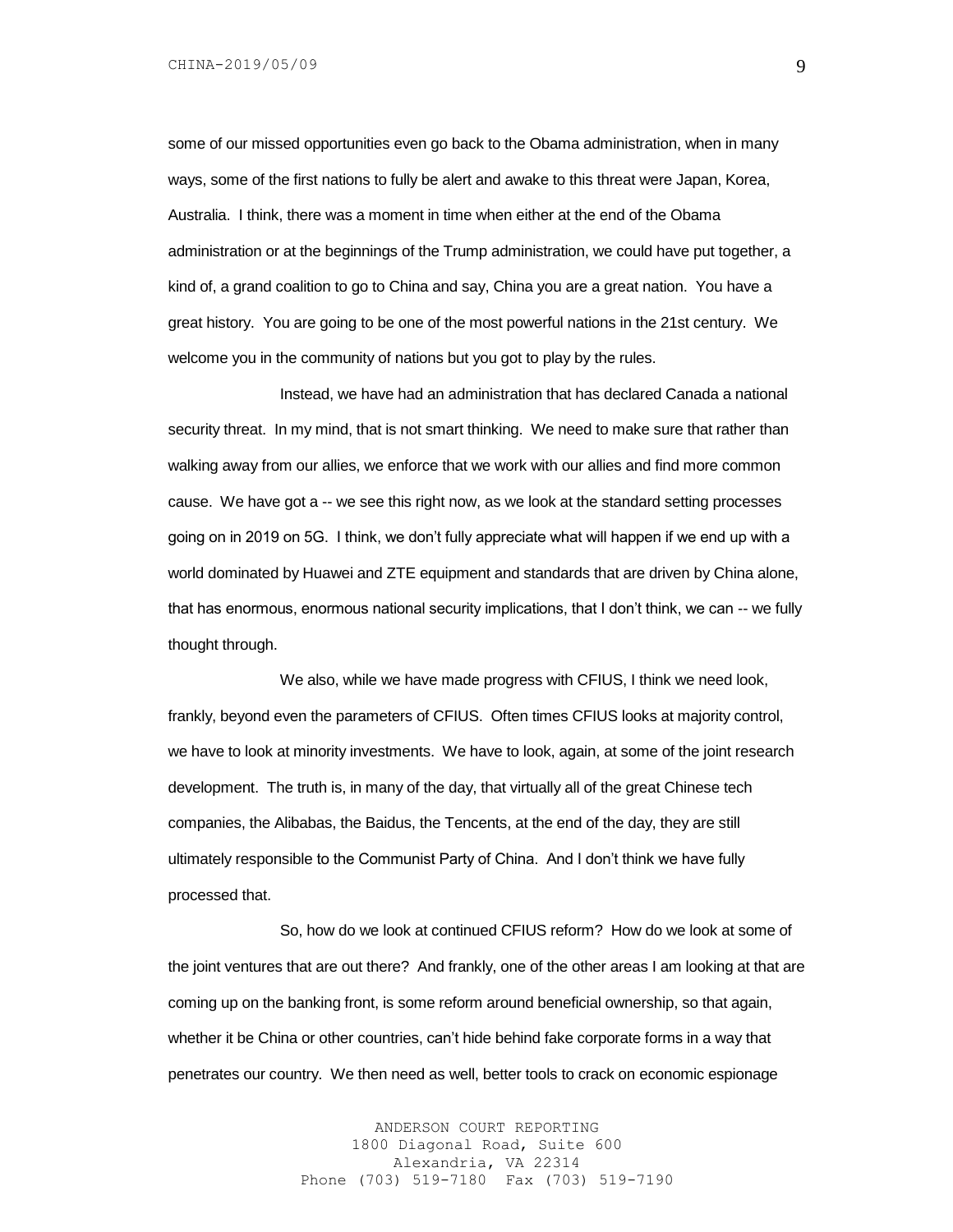and IP theft, once it's been identified.

And we need to set clear expectations on activities of US companies and researchers that directly involve working, whether with China or other foreign governments, that are actively promoting censorship of their people, that is counter to, I think, most of the American ideas. We also have, I think, a very challenging and potentially uncomfortable conversation to have with American universities. One of the challenges I found is we have 350,000 Chinese students in America at this point. And if we look historically, those students have been a great asset to our country.

Three things have fundamentally changed so in the last few years. One, particularly under President Trump, America has become less welcoming to immigrants. Two, China is obviously a much more attractive place to go back to. And three, and this where the really unfortunate, and frankly, dramatic transition that has taken place, the Chinese spy services are increasingly trying to weaponize these students with literally threatening their families if they don't come home after they have done that advanced research degree in the United States or elsewhere in the West and come home with intellectual property.

So, how do we maintain academic freedom? How do we maintain continuing be the place that has the secret sauce that collects the world's best and the brightest? But do it in a way that actually welcomes these immigrants in a sense where, if they can study here they can actually stay here and not simply go back. Finally, we have to have a long-term strategy. That means growing and investing more in our own STEM activities. It means having a visa process that is a little clearer, so that companies and universities don't simply think that somebody with a -- someone with a student visa is cleared to do research on any item.

We also have to recognize, as a nation, where we spend 716 billion Dollars on defense, I believe, we are overly investing in 20th century stuff, in that investments. And as we have seen, whether it was Russia's intervention in 2016 or China's move across a series of fields, China is closer to 250. The delta between what we spend and China spends, China is making massive investments in 5G, artificial intelligence, quantum computing and a host of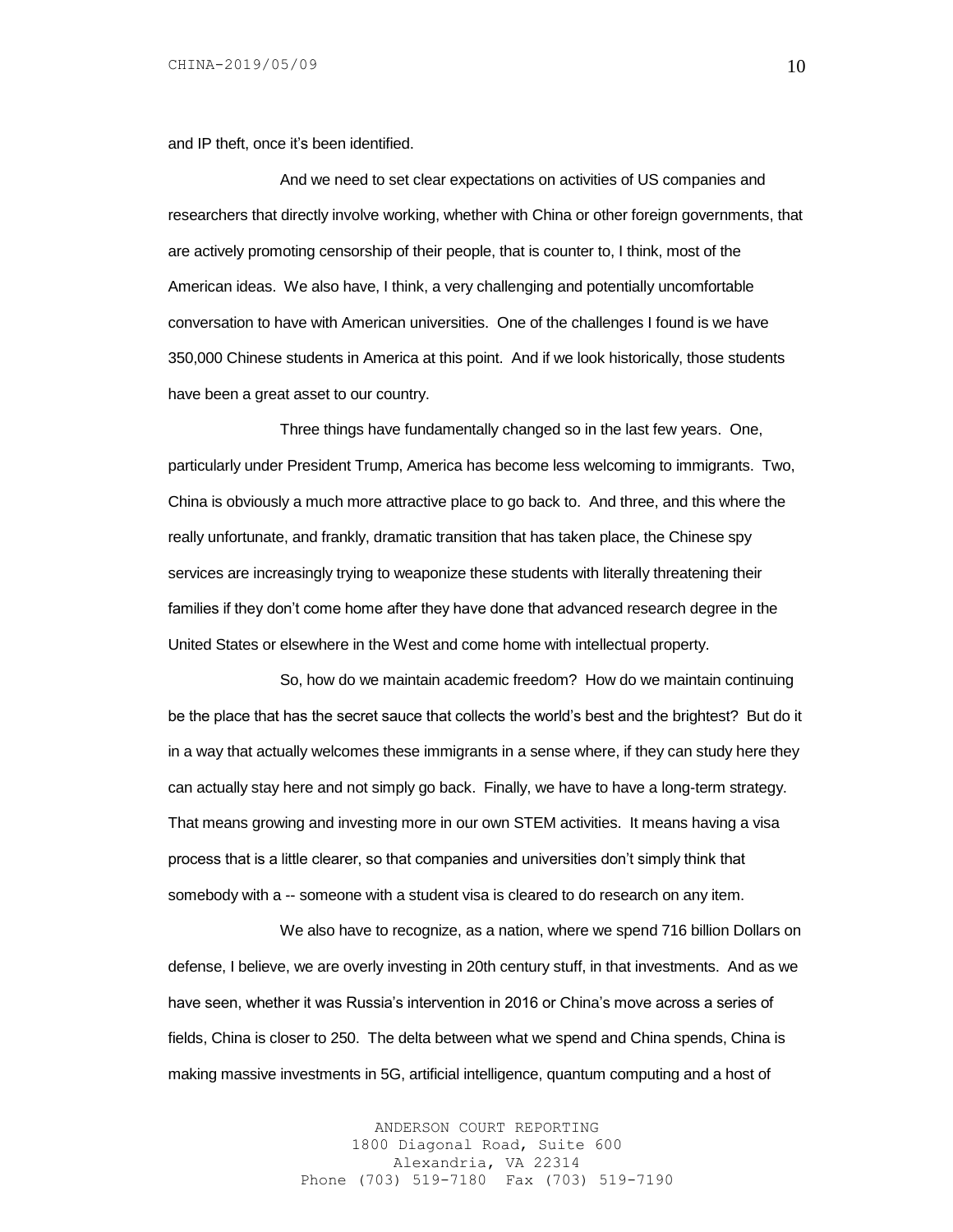other areas where their intent, and frankly, their record and capacity is not to be second place but to lead the world.

That means America needs to make more investments in R&D. We used to fund 69 percent of all annual R&D in the world. Now, we are down to 28 percent, with only 7 percent of all our national R&D Dollars in non-defense capacities. That is not a great business plan for a country. And the truth is as well, even if in the short term, we are able to convince our companies and our Five Eye allies and others not to go, for example, with Huawei and ZTE, that only makes a difference in terms of first generation. If 80 percent of the world ends up with Chinese equipment that is vulnerable over the long term, by the time the second generation comes around, they will dominate.

So, the question here and these are difficult conversations to have, we need to sound that alarm, have that short-term immediate steps, we also need to have a long term strategic vision, that reasserts American leadership in research and development, reasserts American leadership in science, reasserts American leadership in STEM. These are areas where, I believe, there is an opportunity for common cause across political parties. It is an area where I know Brookings will continue to help lead us as well. And I hope as policymakers we can recognize there is no Democratic or Republican solution on this. There is a only question about what America's role will be in the 21st century.

So, with that, I thank you for your attention and look forward to our conversation. Thank you very much.

MS. NULAND: All right, Senator. Thank you for those really rich remarks and for all of your policy recommendations. And thank you for choosing Brookings to sound the alarm because, I think, we agree with you it's time and it's important. You know, you described with great detail the authoritarian model that China is fueled by, that it can now compel its companies to serve the State, not just financially but in terms of data, et cetera.

That its surveillance system, so well applied at home and against the Uighur population, is now up for export, including to some of our traditional partners, like Egypt and

> ANDERSON COURT REPORTING 1800 Diagonal Road, Suite 600 Alexandria, VA 22314 Phone (703) 519-7180 Fax (703) 519-7190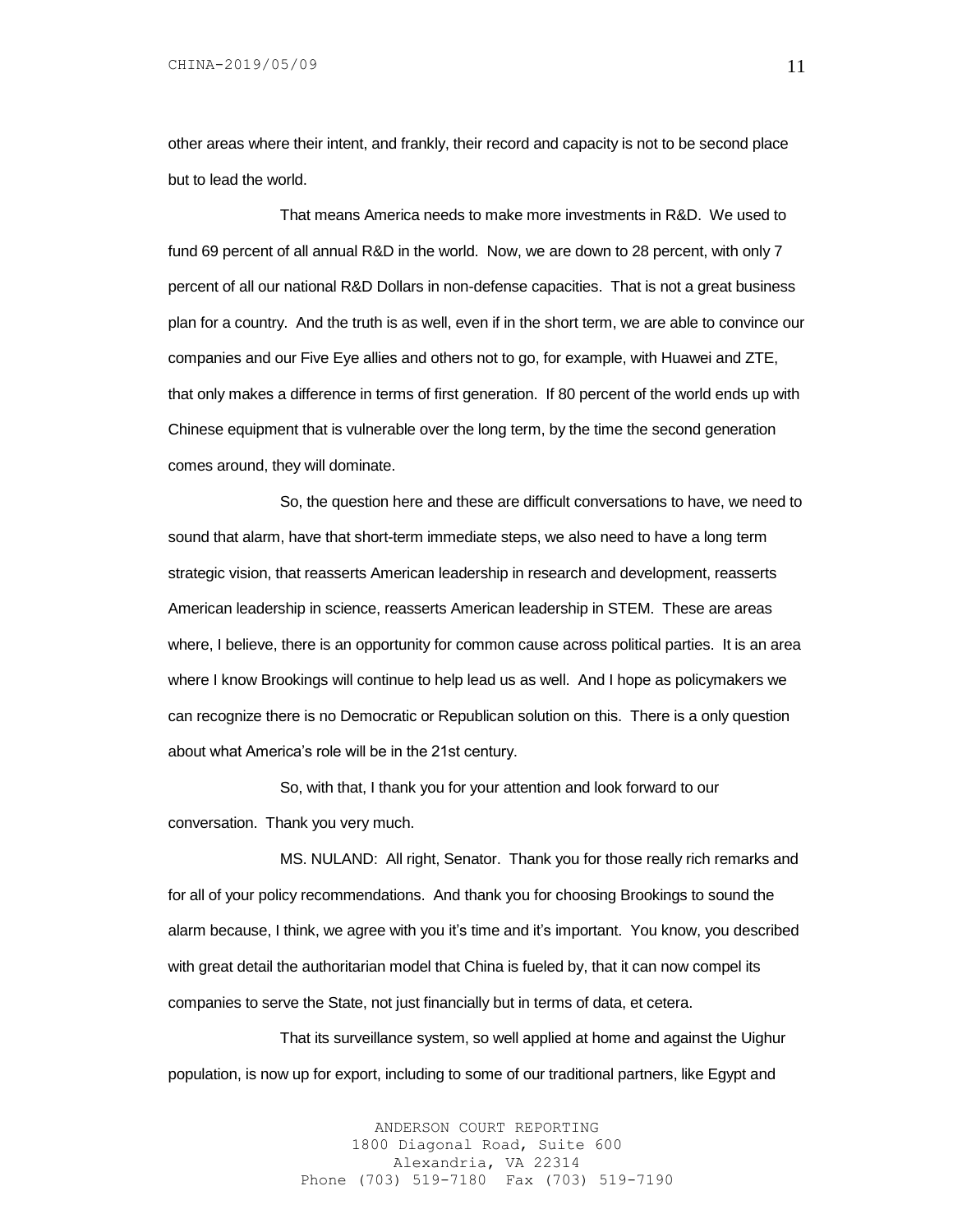who knows where that goes, including with respect to our own interests. The Belt and Road initiative where they are quietly or, you know, sometimes not so quietly acquiring strategic assets of other countries and crushing them with debt. And now challenging us as rule makers in the global system.

So, is this, my first question to you, really simply a competition? Is it simply about money and extending reach? Or is it much bigger than that? And as we sound this alarm, we have to be bigger about it. Is it now an ideological struggle? A structural struggle for the way the world is managed. And if so --

SENATOR WARNER: First of all --

MS. NULAND: -- what is to be done?

SENATOR WARNER: -- yeah. First of all, I would argue that part of the reason why, I think, China has been successful with this model, that is both exporting authoritarian form of government, offering great financing opportunities in terms of traditional plan equipment. But also, I think, in a sense, the secret sauce particularly for countries that would tend to authoritarian anyway, is also this notion of, we can show you how you can use tools of technology, the internet and others, to control your population. That visibility into what your people do 24/7, that is a -- those are powerful tools.

And compare that a time when, candidly, in the last 20 plus years, not just in America but in Western democracy writ large, has not had its greatest run. So, we are seeing some of the failings of a democratic system that doesn't, not just here in our country, but we see so many places in the Western Europe, we have seen that in -- we saw it in countries like Turkey and Brazil that we had, again, great hopes for in the decade past, in terms of democracy spreading, where rise of populism in the left and right, the messiness of our system, candidly a capitalism that is much too focused on the short term rather than long term value creation and doesn't recognize that we need to shift some of our, I would argue, basic incentives in capitalism to actually reward investment in human beings and human capital, which is a fairly radical notion but, I think, one that needs to be explored.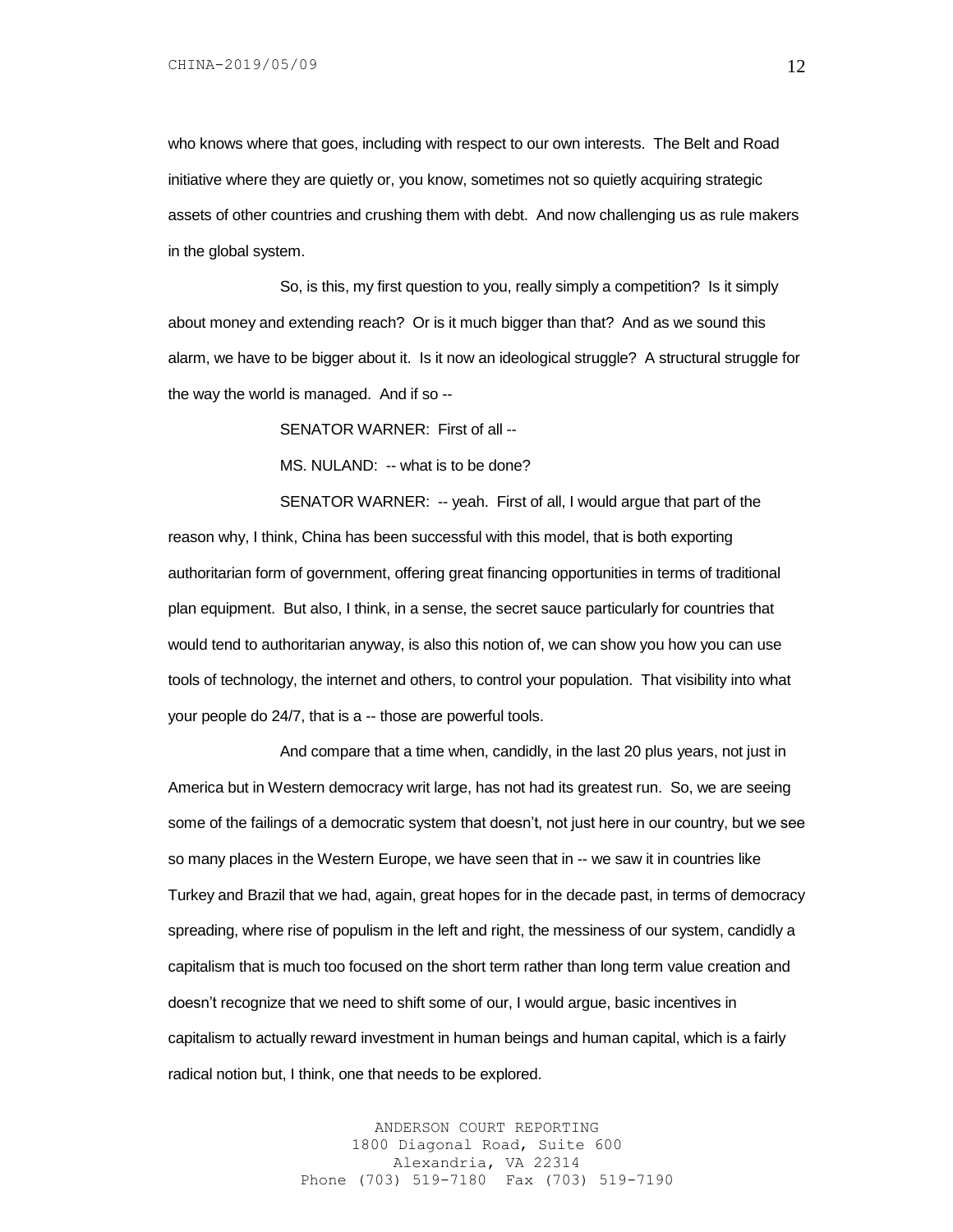So, China has the opportunity to -- China's ability to bring wealth to a broader group of people in a faster time over the last 50 years, really is unprecedented. It's a remarkable remarkable story. So, I -- whether I -- what I am hedging on here is, whether we call this a ideological struggle in terms of the classic, you know, east-west communism-free enterprise struggle that dominated most of the 20th century, I am not sure it's that full ideological but they are two very different systems.

And the notion that all of the great enterprises that have been created in the last 30 years in China are all, at the end of the day, still subject to being that their first allegiance is not to their shareholders or their employees, but their first allegiance is the Communist Party of China, that is a -- that's a tool that can be leveraged in ways that are -- that I think we should all be concerned about. Their ability in China to build that social credit system is only built, not only because of the cameras and the facial recognition and the tools of the Chinese government, but with the willing collaboration of the great Chinese tech companies who share that data.

If Facebook, Google and Amazon shared all their personal data with the US government, we would have a similar model. Thank goodness we don't. So, I do think we need to make the case. I think we do need to find allies around the world. I am, again, though hesitant call this, kind of, an ideological struggle in the sense that we think about it in the 20th century.

MS. NULAND: Understood. You make clear that you think nonetheless China has a whole of society strategy and we don't have even a whole of --

SENATOR WARNER: We don't even have a whole of government strategy.

MS. NULAND: -- government response. Government response. But what you describe in your recommendations would require, not just a whole of government response, and not just strong leadership from the top and unity with the Congress. But would also require intense collaboration of the kind you have been trying to do with the business community, with the academic community, with society at large. Because frankly we are addicted to our cheap

> ANDERSON COURT REPORTING 1800 Diagonal Road, Suite 600 Alexandria, VA 22314 Phone (703) 519-7180 Fax (703) 519-7190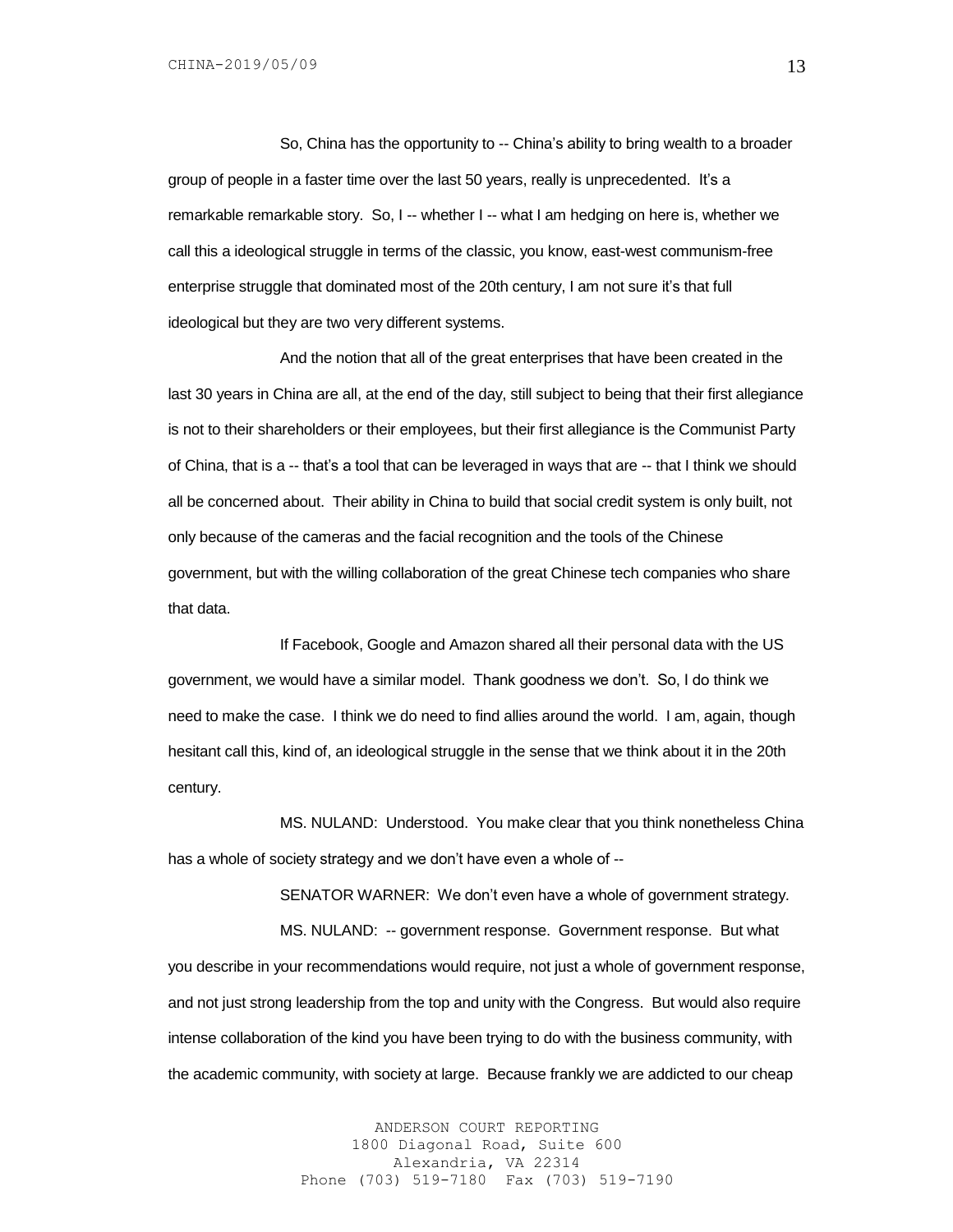Chinese products, to our infusion of capital in our businesses, to the way we have been operating. Do we, with all the things that you said about our own recent inability to capture the moment, how does that look? Do we have the ability now to put that genie back in the bottle to re-control so many of these things that has been open for so long?

SENATOR WARNER: I think that's a great question. I think it's an open question.

MS. NULAND: Yeah.

SENATOR WARNER: I think there is a growing recognition that, you know, for some companies who have invested in China have done great. A number who have more intellectual property and may have longer term horizons, have not done as well. I think there is -- that the -- that business opportunity is not what people may have expected.

MS. NULAND: Right.

SENATOR WARNER: And then even if you make your money, can you get your money out? I think there are -- there was a moment that still exists, the moment -- but I don't think it will happen under this administration, where we can really -- and I don't want to sound, you know, around the notion of encroachment or anything else vis-à-vis China. But I think there was a chance for us to build that, kind of, coalition.

MS. NULAND: Yes.

SENATOR WARNER: To say to China, a great nation, but you got to play by the rules, if we could roll back the clock. I would have much rather have the advocacy around TPP be built on a national security strategy, more than simply a trade policy. And third, I think, that it may just be American or Western arrogance that, for most of our lives, again I think Sputnik was the moment when, you know, post-World War II there was a moment where, oh my gosh, our competitor is actually ahead of us.

And then America woke up on that, made massive investments in science, made massive investments between government, the private sector, education system, to say we are going to win the race to the moon. And we also created enormous scientific innovation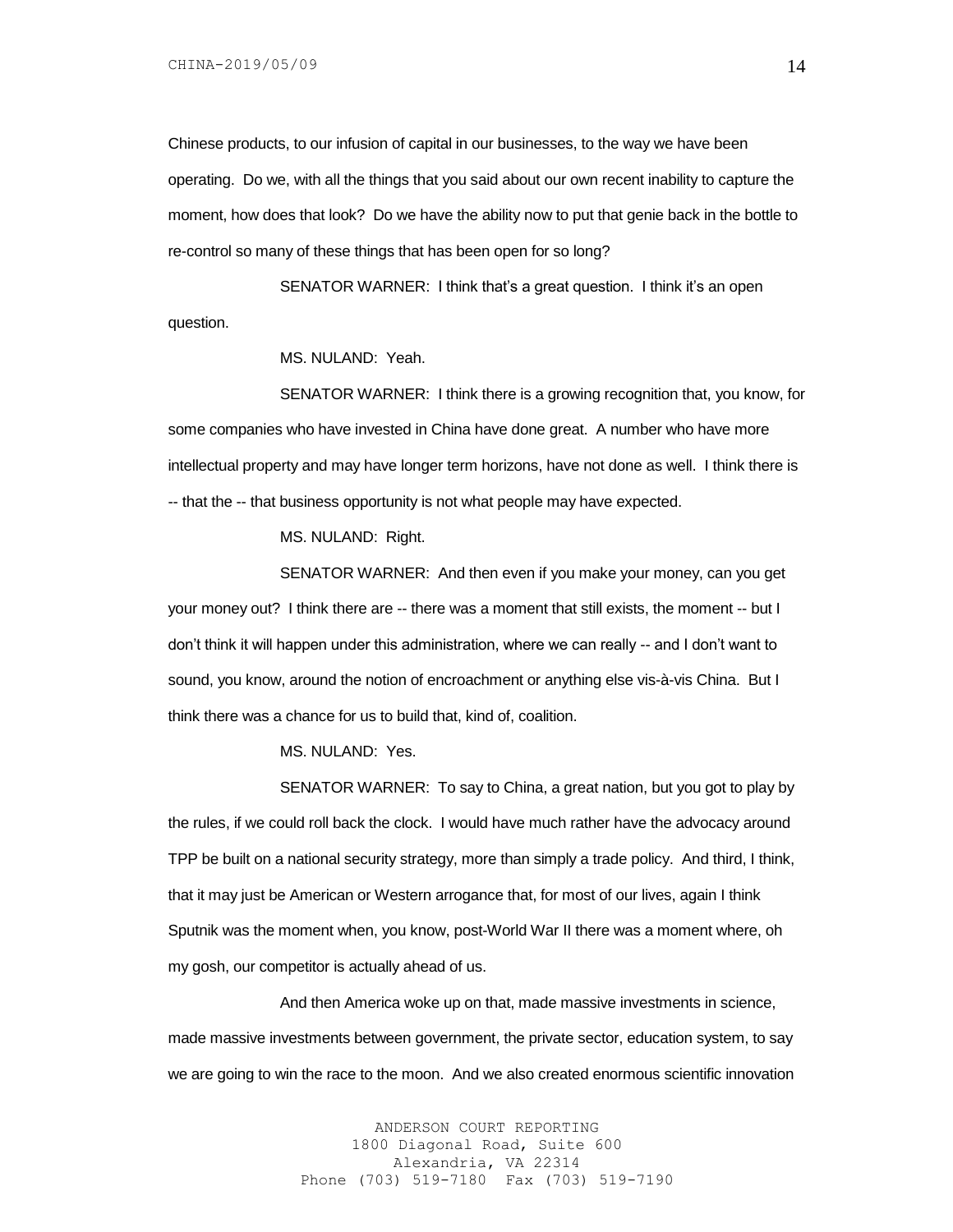that came out of that and then we have had this constant string, you know, as we talk about computing, as we talk about the internet, as we talk about telecom, where every next innovation was either American or Western driven. And I think that's all very much jump all at this point.

And I think we have a hard time wrapping our head around the fact that, you know, what are really the ramifications if China dominates 5G, if they set the rules? What are really the ramifications and you could argue and there is has been folks like Kai-Fu Lee make a very articulate argument that China is already way ahead and perhaps almost insurmountable ahead --

MS. NULAND: Yeah.

SENATOR WARNER: -- in artificial intelligence. And that's going to take, I think, a level of reckoning that I am not sure we have grappled with yet.

MS. NULAND: So, somehow to release the competitive juices of the United States, as we have been --

SENATOR WARNER: Well, the competitive juices -- the competitive juices that the basic research, I mean, you can argue in terms of the quality of the Chinese patents versus American patents, right? Probably everybody in this room are thinking, the projected 2021 that, in terms of just issuance of patents, that China will pass America. I think, there has been at times the sense that, you know, we have underestimated the ability of China to innovate. And what makes Chinese innovation even more powerful is they were able, I believe, in many many areas to, kind of, skip some of the initial research because they would steal the intellectual property --

MS. NULAND: Right.

SENATOR WARNER: -- which put them already at league and then they can build upon that innovation.

MS. NULAND: Right.

SENATOR WARNER: But I think we are at our own peril if we underestimate the ability of China to be a continuing dynamic innovative country in the 21st century.

> ANDERSON COURT REPORTING 1800 Diagonal Road, Suite 600 Alexandria, VA 22314 Phone (703) 519-7180 Fax (703) 519-7190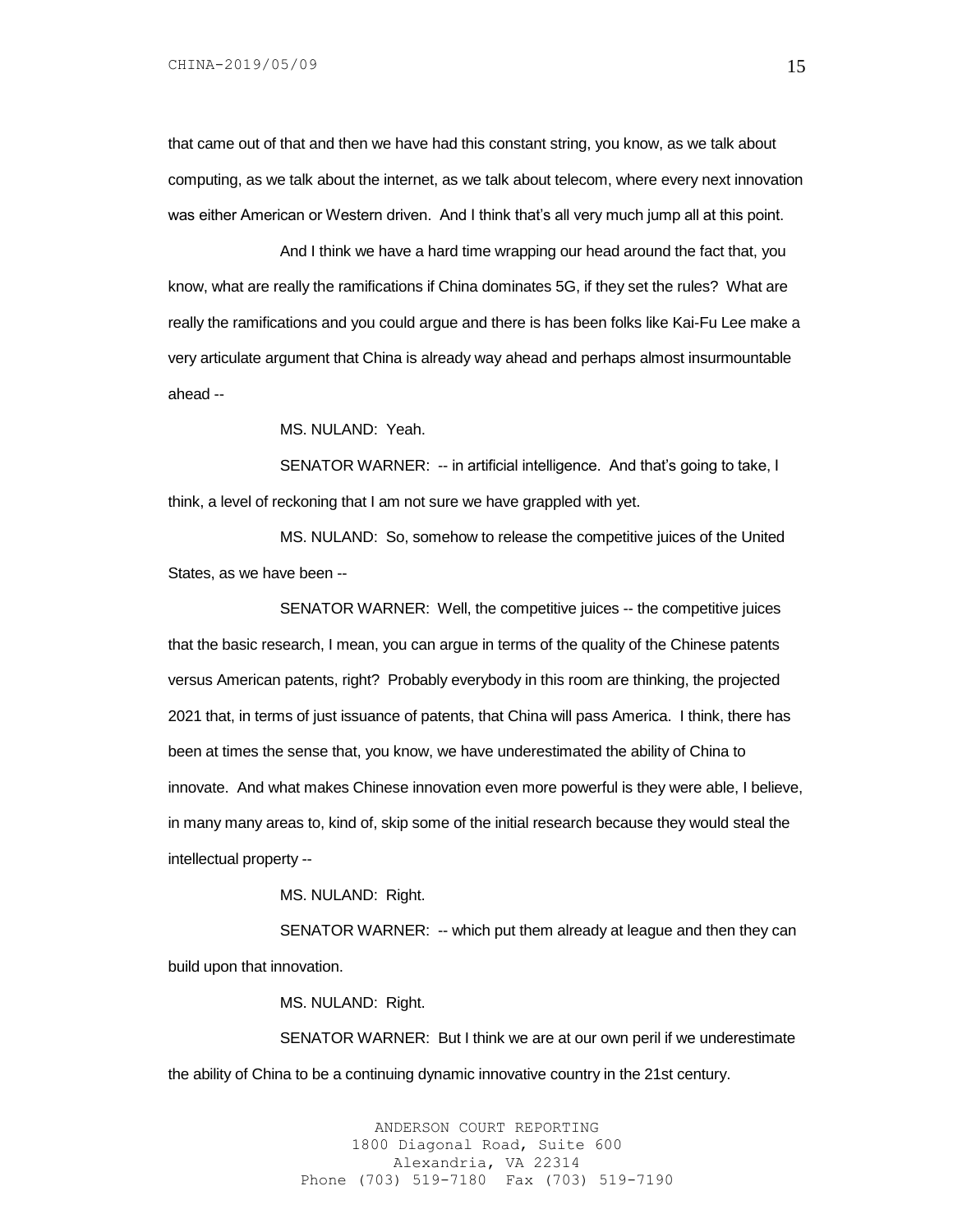MS. NULAND: So, at the same time, we have to be careful not to overheat

this --

# SENATOR WARNER: Right.

MS. NULAND: -- so much, right? And you started your remarks talking about, you know, the hope of our generation that as China got richer, as the middle class grew, as it integrated more into the global system, it would also open more and, of course, it seems to have gone in the other direction. I think, the question now is can you -- can we get back to a place where we are constructively channeling Chinese energy, setting rules that can work for more of us together without making China into a permanent enemy of the United States or a 1,000 feet tall when this a manageable challenge, unless you think it's not?

SENATOR WARNER: Well, I think it is a manageable challenge. And I think one of the differences between past, kind of, great power conflicts and the last thing I would want to see is turn this into a traditional, kind of, old school great power conflict.

MS. NULAND: Right.

SENATOR WARNER: And one of the things that maybe the best to prevent that, is the fact that we are enormously already connected through trade.

MS. NULAND: Right. We are co-dependent.

SENATOR WARNER: We are co-dependent. We are, you know, clearly, you know, China has owned a lot of US Treasuries, we buy a lot of their stuff, that the supply chain, worldwide supply chains are enormously already co-mingled. But I think it's really important that both our leaders and Chinese leaders outside the ruling elite realize that we got to play by the same set of rules.

## MS. NULAND: Yeah.

SENATOR WARNER: And, you know, you can't build vulnerabilities into the supply chains, in terms of the equipment that you maybe building or producing. One of the areas that is -- that enormously frustrates me and it's a little nerdy but it's -- should be a nobrainer and that is around the question of internet of things, connected devices.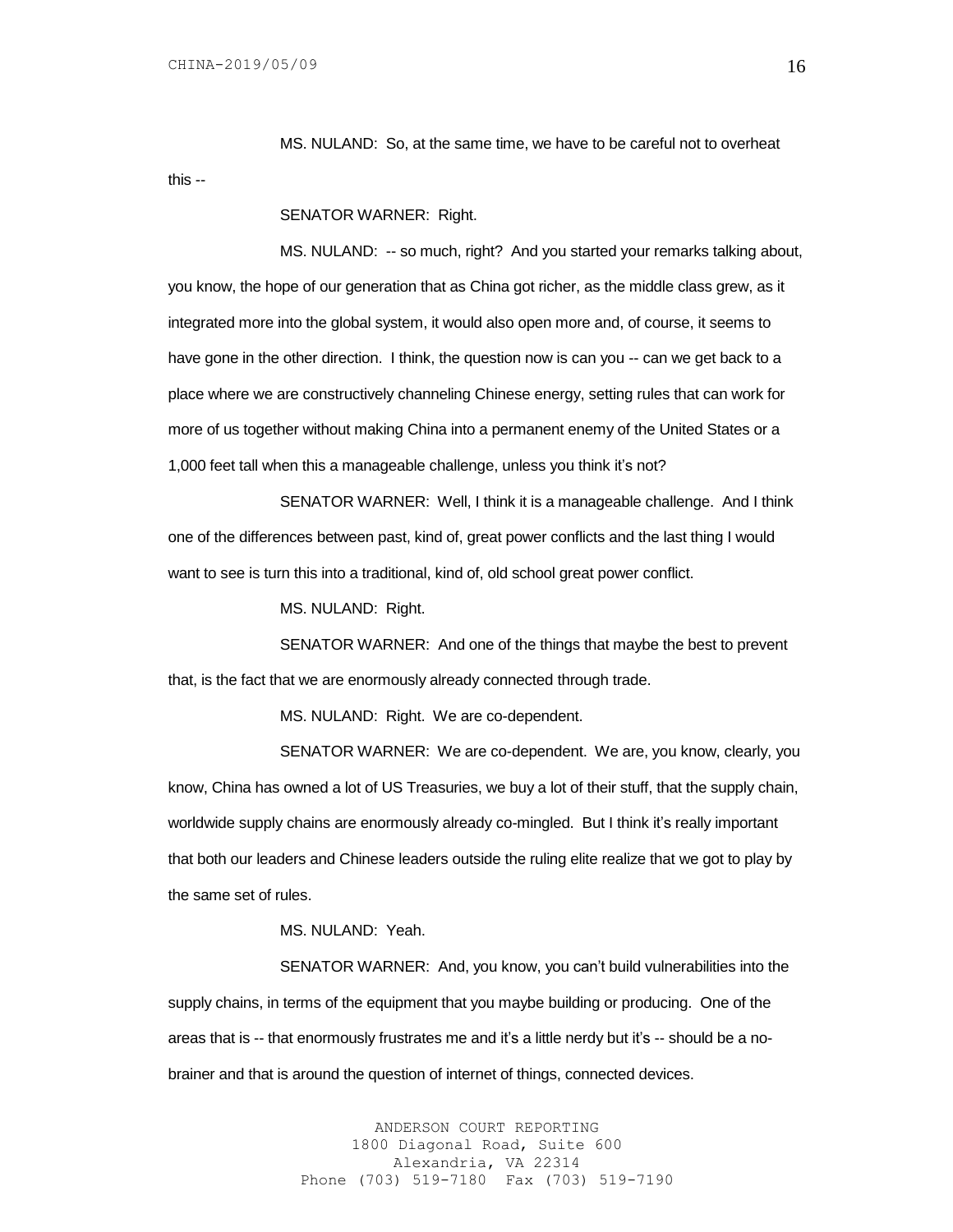MS. NULAND: Yeah.

SENATOR WARNER: You know, we are going to buy 30 billion of them in America over the next four to five years. The fact that we have no, even de minimis security requirements on those internet of things devices, many of the centers in which that are actually being produced in China is, you know, frankly we are being almost criminally negligent. And I am not talking about, you know, high high end. I am talking about making sure that we don't have embedded passcodes, making sure that they are patchable.

MS. NULAND: I don't want my hairbrush to know where I am.

SENATOR WARNER: Right. Let hairbrush know where you are, that actually has a back door to.

MR. MARTINEZ: Exactly.

SENATOR WARNER: So, it's, you know -- and in this case it's, you know, American industry that's, you know, the low-end suppliers are concerned about frankly the extra nickel that might cost to put in basic security. In previous generations, America would have already set those standards.

MS. NULAND: Yeah.

SENATOR WARNER: And the rest of the world would have followed. We say the same thing in terms of America's retreat from setting standards and an area that I have also spent enormous amount of time on recently, in terms of social media. The fact that it was the Europeans that moved first on privacy rather than America, whether it's the fact that as we think through issues around content or identity validation or just playing transparency, in terms of social media companies, what kind of information they have about us? What that information is worth? The ability to have data portability in the way we had number portability.

You know, most of our lifetimes America would have already set those standards. And I think at the end of the day, those standards have generally worked for the rest of the world. We are not doing that right now.

MS. NULAND: Yeah.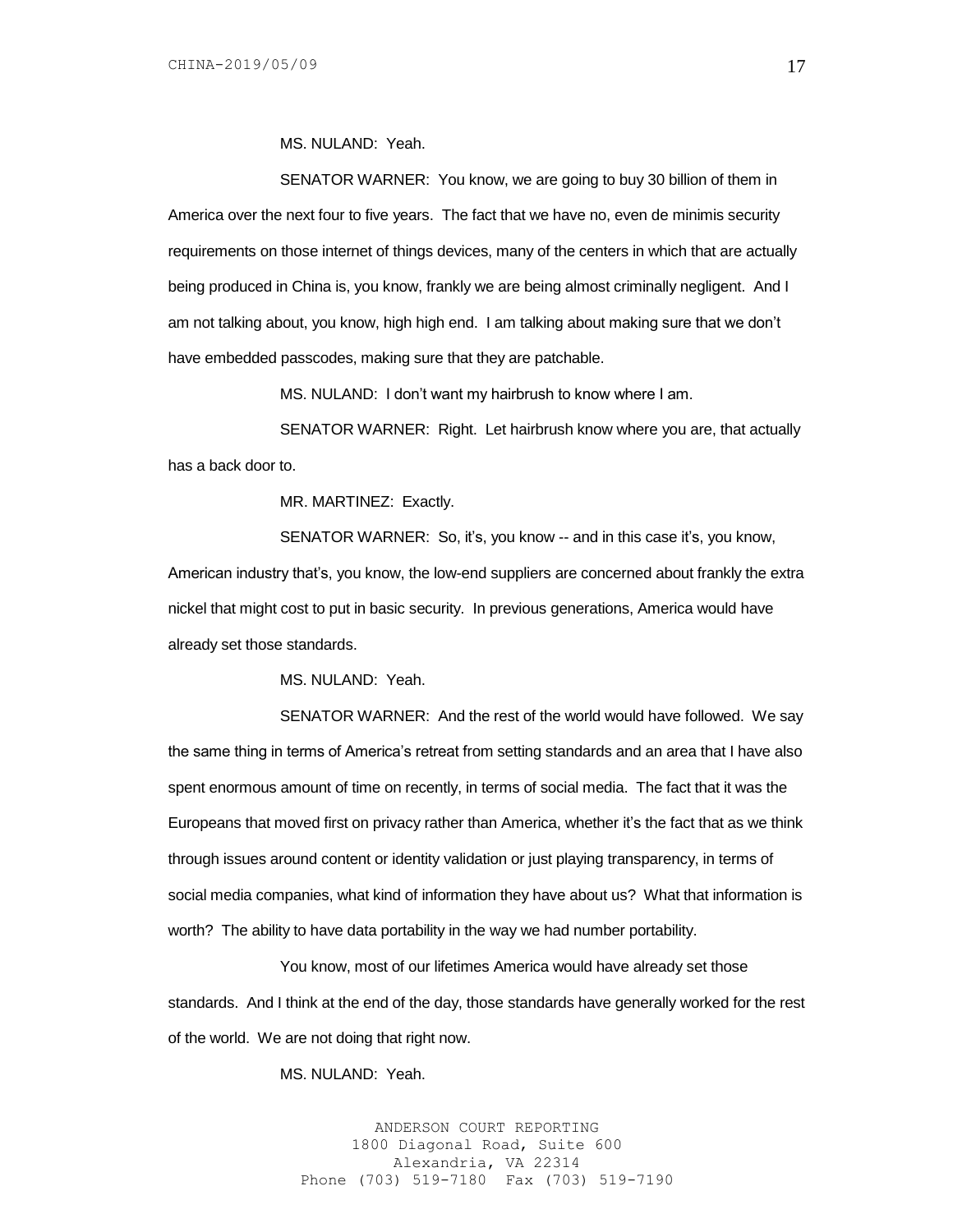SENATOR WARNER: And it's fallen to them. You know, in content UK and Australia, privacy the Europeans, data portability and other, some of the Europeans are moving on as well. But some of that leadership we need to retake.

> MS. NULAND: In part, as you said, we have allies who want to work with us -- SENATOR WARNER: Right.

MS. NULAND: -- on these issues. Want to work with us on Huawei but don't see an alternative. Want to work with us on trade but haven't been invited to the talks going on downtown. But, as you say, you know it's perhaps of test of whether we can set rules together, these talks that are going on at the other end of the street.

> SENATOR WARNER: And I hope, I really hope I am proven wrong. MS. NULAND: Yeah.

SENATOR WARNER: But I hope the President's absolute desire to create win-lose circumstances, where he can claim to be a winner, he doesn't get a short term win and lose the long term challenge, particularly when we think about intellectual property, when we think about technology and standard setting and a whole host of areas where, I think again, the rest of the world would welcome America reasserting some leadership.

MS. NULAND: Good. Let's open to questions from the audience. Please make sure that you identify yourself and that you ask a true question that is concise. The gentleman right here. Wait for the microphone, coming to you.

MR. AKUETTEH: Thank you very much, Senator. I am sorry.

MS. NULAND: Please stand up and tell us who you are. Thank you.

MR. AKUETTEH: Sure. My name is Nii Akuetteh. I am an immigrant from Ghana. But I have been a foreign policy activist going back to the 80s. I live in Arlington. I am taken by a few times you mentioned building alliances. And I get it that you are looking at powerful countries around the world. But there are some global fora in which each country gets one vote and being African, my appeal is, don't overlook the African continent. So many of the governments there are very enamored of the Chinese. And it causes me and other African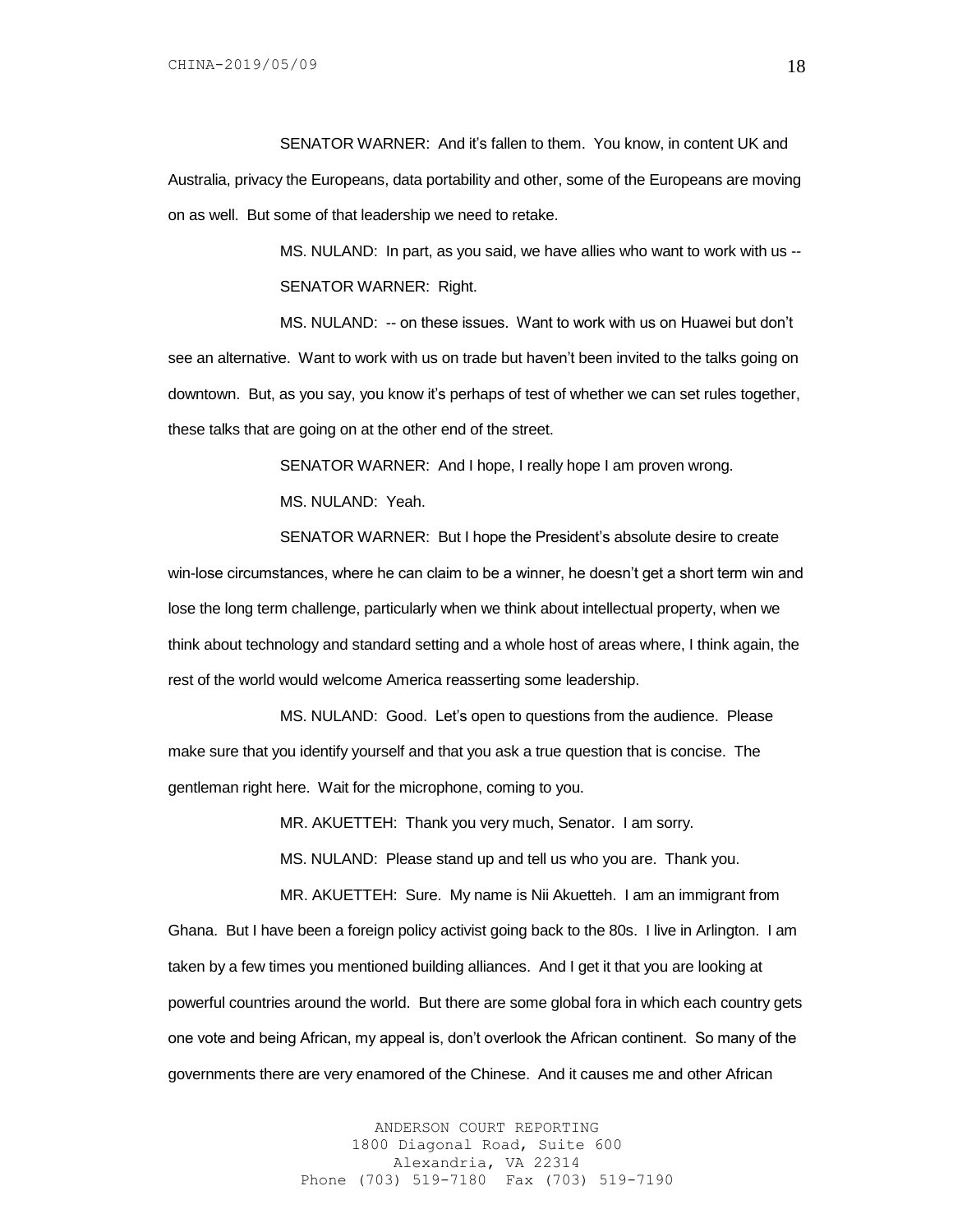immigrants great concern that people say, well, they are doing great things for Africa. We see it differently because we don't like the authoritarianism and we think that the US model of having democracy and openness, you can build growth and real economic growth on that. So, my question is, what would you advice the Democratic candidates as to what their China policy should be and how they will engage with Africa, including the community of African -- people of African descent in the country, in this country? Thank you very much.

SENATOR WARNER: Thank you for your question. And I hope the Democratic candidates will have a clear-eyed view about the challenges, threats and opportunities that come with China, number one. Number two, I, 100 percent -- you know, as a former telecom guy, as you said, many of these international standard setting bodies are really driven by one country, one vote, kind of, a UN system. And the idea that, you know, this is - that the old 20th century idea that if you just get America and the Western Europe and pick off Japan and Korea, that's not going to work.

You have got to make sure that we actively engage with Africa. And Africa, South America, the balance of Asia. And I think there is an opportunity -- I think, there was this, you know, if you go back over the last decade, as China very aggressively went into Africa offering, what seemed to be deals that were too good to be true, in terms of access to natural resources. I think that's proven -- at least my exposure has been that that has proven too good to be true. China has gotten the natural resources they want but many times the infrastructure projects that were promised while they have been financed by China, they actually -- the Chinese then import the Chinese workers and the Africans, they have not received the, kind of, economic value to their people beyond just the value of the infrastructure.

MS. NULAND: And the debt burden has crushed them.

SENATOR WARNER: And the debt burden that comes on top of that is a real challenge. So, I really hope that the Democratic candidates will have that more global view and realize that the -- you know, you just look at the growth numbers in Africa in the last seven or eight years. That's where really most of the growth in the world has been coming. So, how do

> ANDERSON COURT REPORTING 1800 Diagonal Road, Suite 600 Alexandria, VA 22314 Phone (703) 519-7180 Fax (703) 519-7190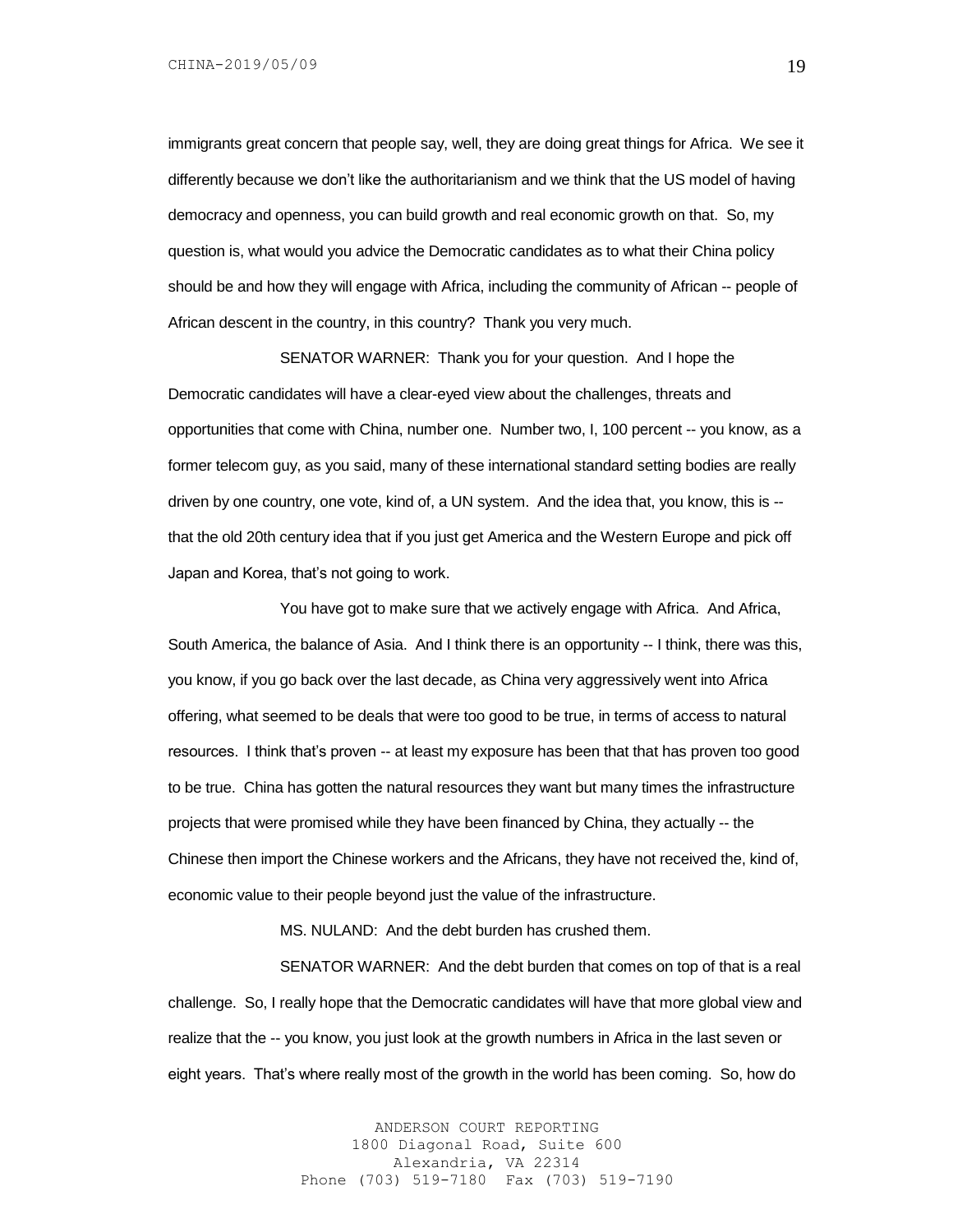we partner there? And there is a, you know, a unique opportunity we have with the African diaspora in America. There is a natural alliance there.

MS. NULAND: And how do we revive the American diplomacy all around the world?

SENATOR WARNER: Yeah.

MS. NULAND: My private little --

SENATOR WARNER: That will be part of that too, yes.

MS. NULAND: -- yeah. This lady right here, thanks.

MS. SHERMAN: Thanks. [Mariam Bach Sherman], [SAG] Cyber Security. Senator, are you at all concerned about US resistance to a WTO claim to be able to review national security claims, WTO assertion of rights, review national security claims, that that resistance by the US would alienate the very allies we are talking about building relationships with? This is in regards to banning Huawei from US supply chains, especially since countries like Germany and Britain have indicated or resisted the US push to ban those companies, saying they want to focus on a more comprehensive approach to cyber security. The vulnerabilities are often viewed as agnostic, not China specific necessarily, but can be exploitable regardless of what the technology is that they are in.

SENATOR WARNER: Great question. I am not going to -- I don't know enough, particularly about the WTO portion of that and I will try to get a better answer. In terms of Huawei equipment. I think we have -- I think we have made a mistake in trying to describe the problem. I think for a while and to a degree, remember the many European and other countries already have, UK in particular, a Huawei base on some of their traditional telecom. So, they have got this enormous investment already embedded, number one.

Number two, they can rightfully say, well hold on. You guys are making all of us concerned about Huawei, what about the local telcos, smaller telcos in America that have Huawei equipment? And that's true. And we are having sessions with them. Our big 4 do not but a lot of smaller telcos because Huawei equipment is pretty good and it's cheaper.

> ANDERSON COURT REPORTING 1800 Diagonal Road, Suite 600 Alexandria, VA 22314 Phone (703) 519-7180 Fax (703) 519-7190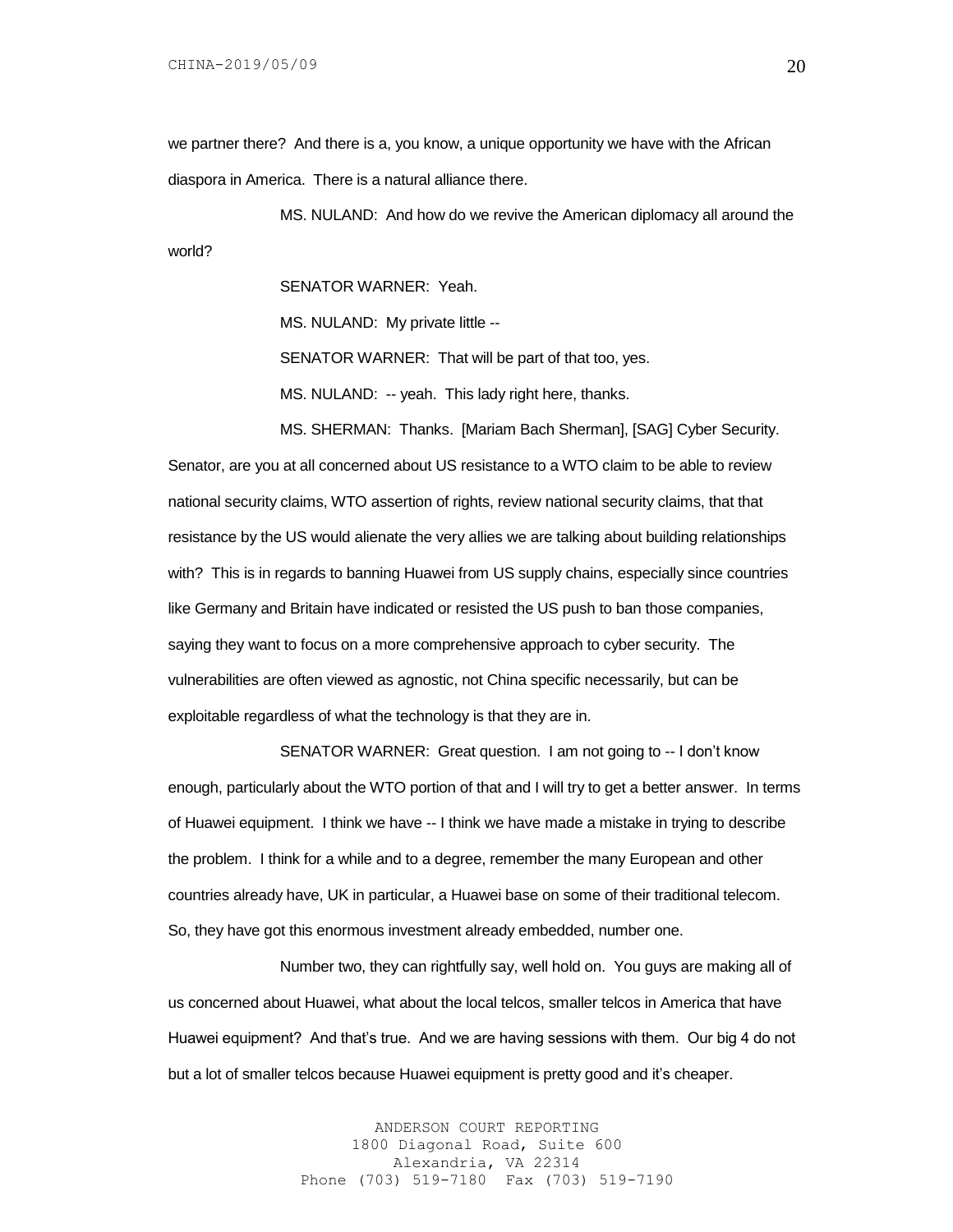And I think, we have made the, kind of, mistake of saying -- and while, I think, most of the security forces in our countries, I mean, the [JCQ] indictment of Huawei is pretty comprehensive, if you read through it fairly clearly. But there are -- obviously there are current - - we made a mistake by trying to say -- we almost said, show us the back door right now. Is kind of the, what we hear from countries. And while there may not be -- there may not -- there is often -- there is not the back door right now.

There may be sloppiness and potential vulnerabilities in some of the code that goes in to the Huawei systems. You could make some of that same critique around Ericsson, Nokia and Samsung as well. One of the unique things -- one of the challenges that we have right now, is there no American provider. And -- but on the other hand, that should lessen the charge of, this is just America saying, they are trying to back an American horse in the race.

What I think we need -- I think the vulnerability here is really two-fold, and it cannot be corrected with simply improving the quality of the code that's in the devices right now. The two problems that we have, are one, that in a 5G system, it's not going to single switch, the way traditional wireless has been. It's a much broader distributed network. And the truth is when you buy the Huawei kit, which includes maintenance of the equipment, almost exclusively Chinese nationals.

And then the ability to send upgrades remotely, there is no way you can make -- even if the equipment is secured today, there is no way you can guarantee it will be secure tomorrow because the vulnerability that, even if Huawei says we have no -- you know, we are not subject to those Party imposition on our rules today, they can be tomorrow. It's the Chinese law that they have to be at the in -- loyal to the Communist Party. So, the ability to subsequently, once you have built out the network, to send the upgrade that has the back door or the malware, you cannot prevent that if you buy that system.

And on top of that, as we -- as again, probably some of the techies in room already know, just in terms of the system routing of communications, there is already the ability right now, with Huawei equipment, if you have a call that originates in St. Louis that goes to

> ANDERSON COURT REPORTING 1800 Diagonal Road, Suite 600 Alexandria, VA 22314 Phone (703) 519-7180 Fax (703) 519-7190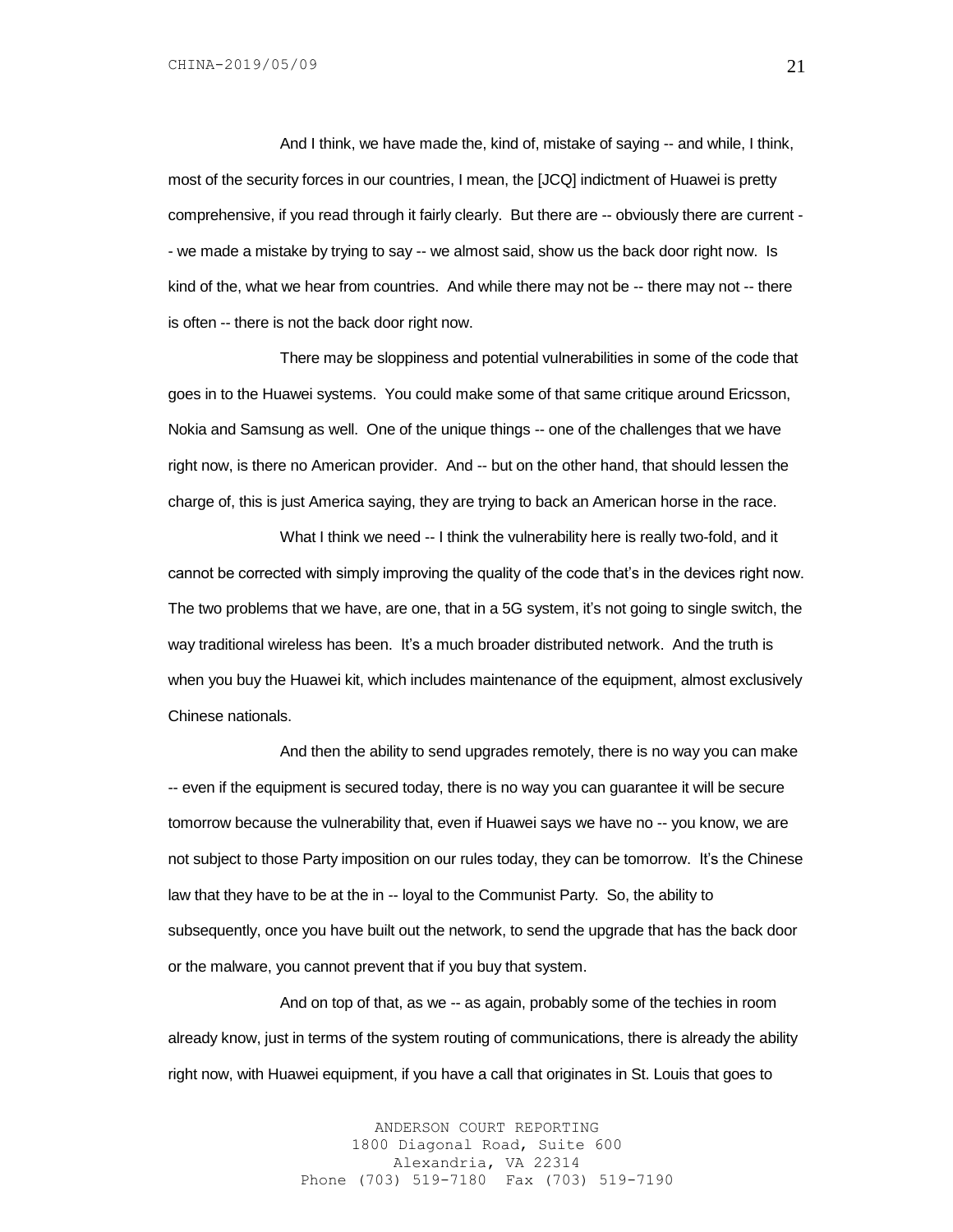London, it can be routed through the cloud, that China -- and once it touches China, the Communist Party can actually demand that Huawei scrapes the information. And I think, on a security basis, security firms know that and I think most of the intelligence community knows that.

And we have seen -- and it was really Japan, Korea and Australia, that went first in raising the concerns. Again, I think, America was little bit late to the game in terms of raising this issue to the level of importance that it has today. So, I don't see a technological solution out here. Although I would acknowledge with every set of equipment there is going to be some technological vulnerabilities. The difference is when the Communist Party in China can actually force the equipment vendor, in this case Huawei, to be an agent of the State. And I don't know how we get over that hurdle.

MS. NULAND: Take one more. Gentleman here.

QUESTIONER: My question is, how do you change the way that society - how do you change the way that society views the role of the technology, the internet and China's role in that to make it more -- to make it more connected to the facts which is that China is manipulating it to its own good? How do you change society's consciousness around that?

MS. NULAND: Just a small question.

SENATOR WARNER: Small question, yeah.

MS. NULAND: Yeah, exactly.

SENATOR WARNER: Yeah, there you are. Sounds like an intern there. So, I think, you said -- I don't know. I am trying to -- you know, I am grappling with this. But let's take out the China context for a moment and go back to, you know, social media. We have seen, in this case Russia, use social media to dramatically try to divide our nation, to interfere in our elections and one of things that I am -- one of the reasons why I am so sure they or others will be back, is it's both cheap and effective. I like to make the point that if you add up all the Russian spend interfering in our elections in 2016, the Brexit vote and the French Presidential election, you add that all together, less than cost of one new F-35 airplane.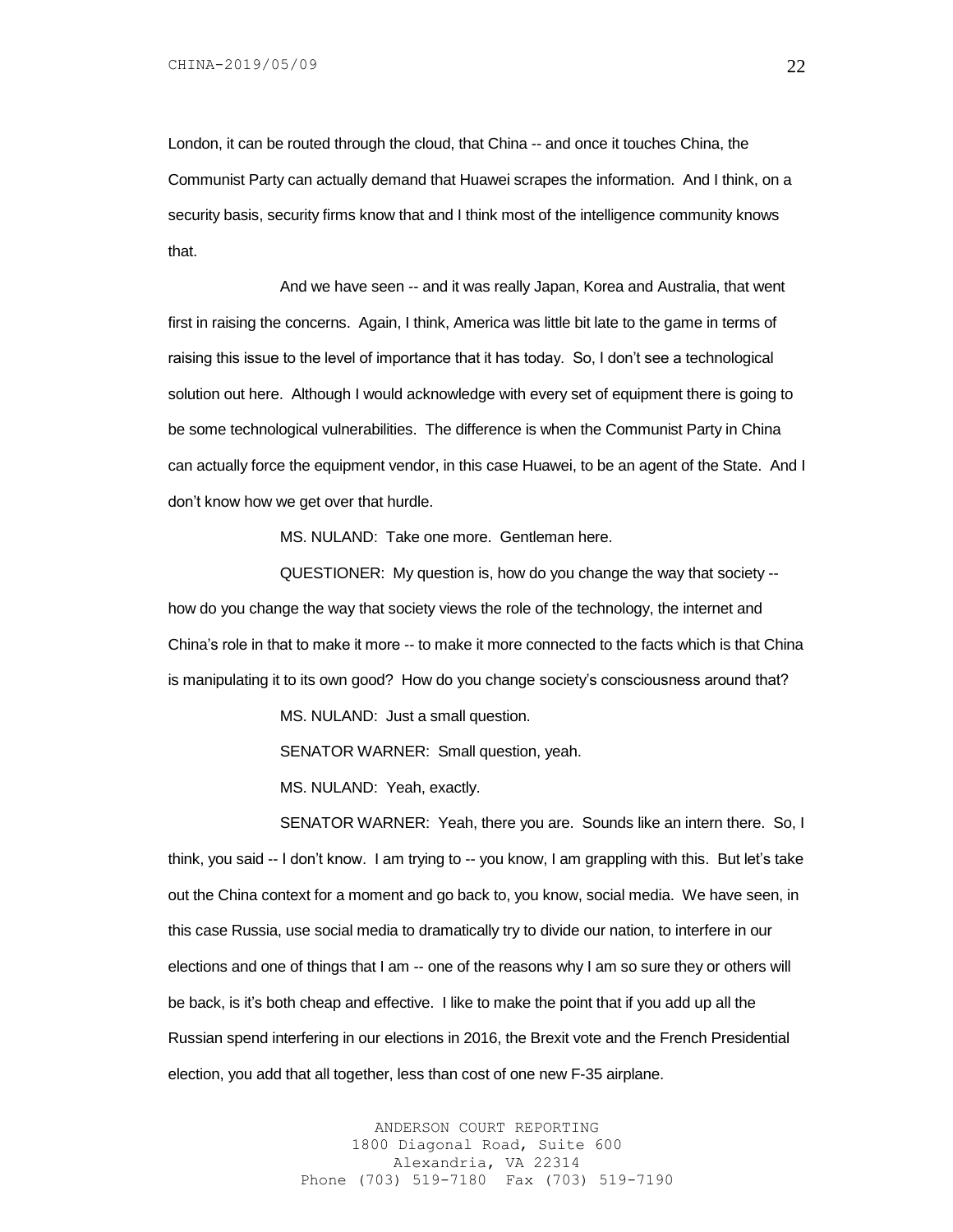So, you know, to get pretty -- I don't know, riff here for a moment, but you know, pretty interesting that Chris used today one of the Facebook founders. Came out and he is now like person number 8, the couple of founders, many of the early investors, who have said, you know, Facebook has frankly -- it's simply got to big, needs to be broken up, I am not sure I am there yet, candidly, partially because these are all international companies at this point and if Facebook or Google are broken up, I am not sure I want them replaced by an Alibaba, Baidu or Tencent model, where there is no ability to have, kind of, controls.

But I think just, you know, we have got the American public, both in terms of recognizing that these social media companies, while they have created some good, you know, there is also a dark underbelly on them. And we have seen it with election interference. We have seen it with the ability of people to promote hate speech after the massacres in our synagogues here or the mosque in New Zealand or the church bombings in Sri Lanka and the Facebook and to a lesser degree Twitters and Googles say they would -- they don't mind some rules of the road, but we have not be been able to even put some de minimis rules of the road in place on these enterprises.

So, how we, kind of, get society at a bigger level to realize with all this innovation there is enormous upside. But I think with any innovation there is an upside and there is also a downside. And I don't want to choke off innovation. So, I have strongly believed -- that's why I strongly believe in much more light touch, with an example of a legislation that I put forward recently, on the so-called dark patterns or the ability of social media companies to use manipulative behavior that force you to give up more information than we are aware of. For the non-techies in the room, the flashing arrows clicking on, okay or I agree, and your inability to ever find unsubscribe on any site.

### MS. NULAND: Right.

SENATOR WARNER: You know, I would -- the way I try, I prohibit that type of behavior but I wouldn't start with some big governmental or regulatory body. I basically say, let's do an industry setting standard, as the first line of defense and the analogy would be that

> ANDERSON COURT REPORTING 1800 Diagonal Road, Suite 600 Alexandria, VA 22314 Phone (703) 519-7180 Fax (703) 519-7190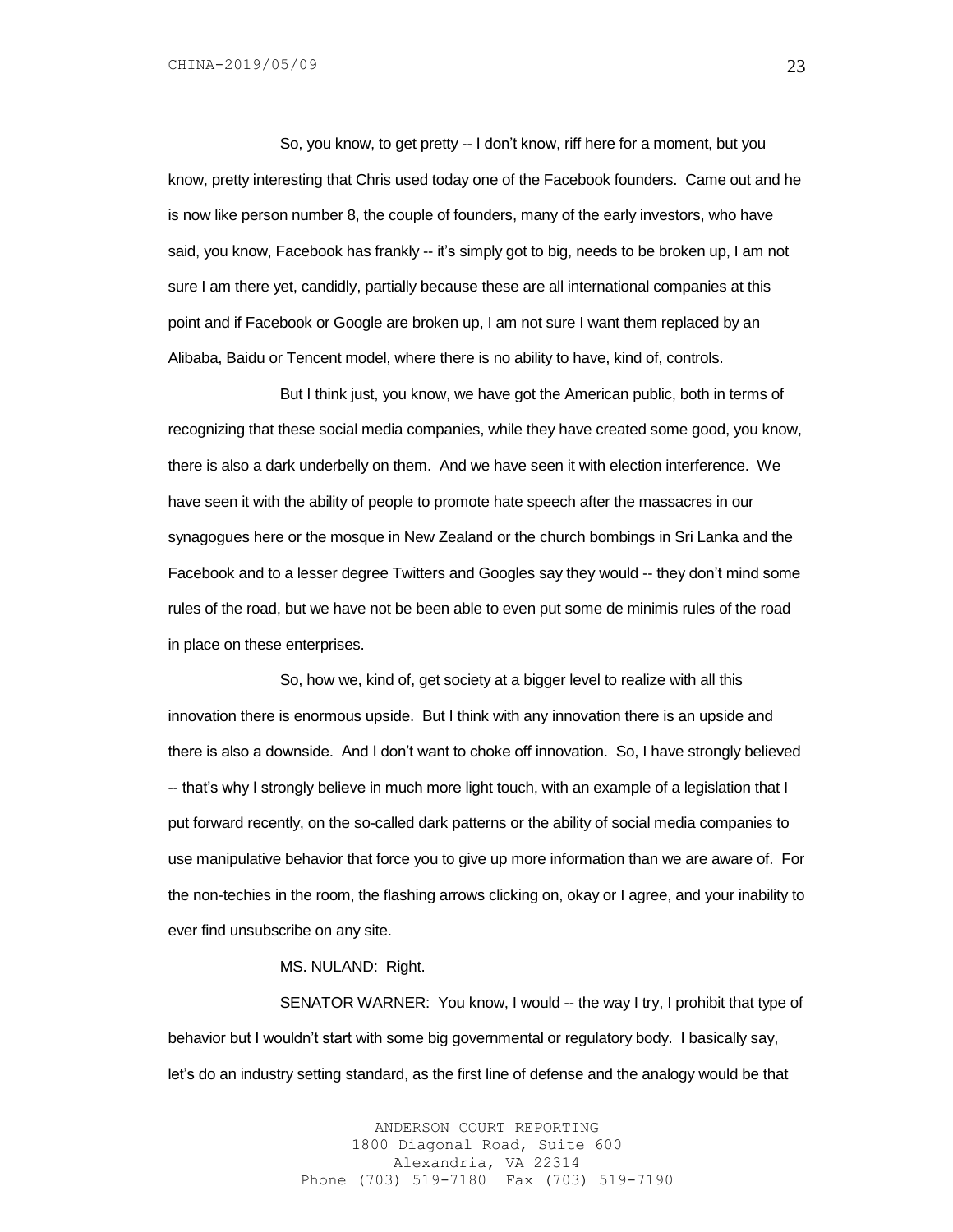the Motion Picture Association where they, kind of, put ratings on movies. It hasn't been a perfect solution but it's not stifled innovation in the film industry but it's still given some guidance point for it.

I think we need those kind of light touch approaches particularly with social media and I have got 20 different ideas, I laid out in the white paper that's going to have broad sets of six or seven pieces of legislation come out of that. The good news is, I have a Republican partner in all of it this is because it's much more future-past than it is left-right. But your bigger question about how we make, you know, society writ large understand the implications of all these technological changes and put some boundaries in place, it's a -- we are going to need young people like you to help figure it out.

> MS. NULAND: I am told you have stay with us for another five minutes. SENATOR WARNER: Yeah.

MS. NULAND: You mentioned Russia. How much do you worry about learning and collaboration now between Russia and China on all of these issues, whether it's these surveillance State issues, whether it is getting ahead on AI, whether it is manipulation of - weaponization of social media, all of these things?

SENATOR WARNER: I worry. I mean, you know, obviously Russia and China have had their own sets of challenges. They have had for decades and it's historically way before that. You know, as we have discussed many times, I think, Putin's ultimate goal is maintaining power and part of the way you maintain power is to show how inept Western democracies can be, which reinforces his own power. I think China has a much much broader goal, I mean. China is playing for number one in the 21st century.

And a China that abided by all of the rules and a China that didn't base itself on intellectual property theft, a China that treated its people without these kind of totally tools of mind control, social credit and other things, I think would be a huge addition to the world, to the global economy, to the global world. And that's why, I think, we need to both try to -- both from an advocacy standpoint with the Chinese people, try to make the case that there is a better way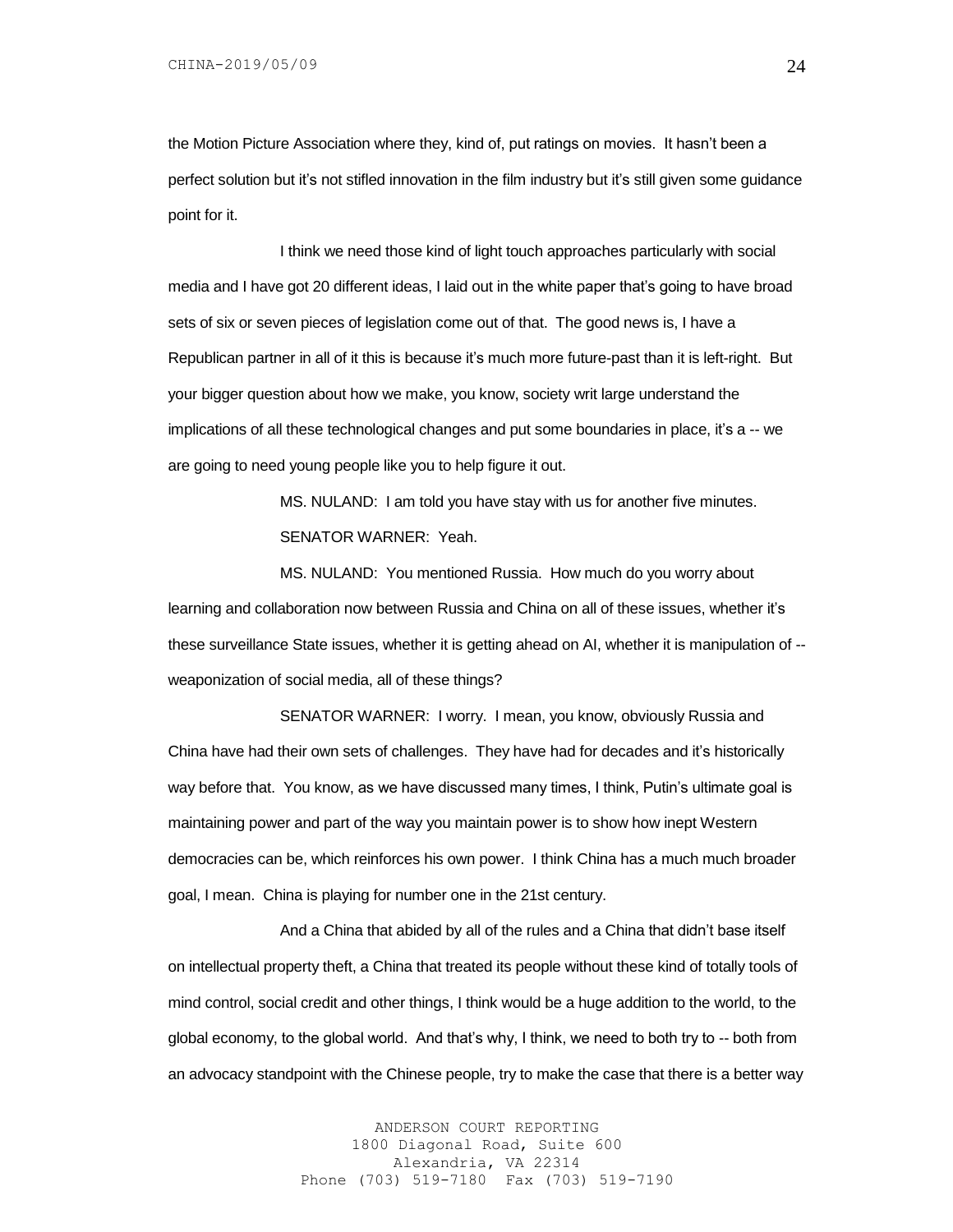-- but it's going to be a challenge.

And I would argue with Russia, one of the things that is most disturbing to me, you know, after two and a half years of the last remaining bipartisan investigation there is and the maybe the last bipartisan committee in Congress, is that -- and I not so interested in still in simply re-litigating 2016. But the one thing we know is that whether Russia, China, Iran or North Korea, whomever, they will be back in 2020 because it's cheap, it's effective, it's based on trying to stir the dissension and split us apart and I will accept, you know, Bob Mueller's version that even though there were a hundred contacts between Russians and the Trump Organization or the Trump campaign, even though the Trump Campaign Manager gave classified or secret polling data to a known Russian agent, even though Roger Stone acted as a conduit for Wikileaks to dump hacked emails. Even if all that didn't rise to the level of a conspiracy charge, on a going forward basis it should.

On a going forward basis there should be an affirmative obligation, if a foreign government or foreign agents try to intervene in our elections, I don't care for who, there ought to be an obligation to report that to the FBI. There ought to be basic election security law in place and while we did better in 2018, the fact that we haven't said to states, if you want Federal money, you got to have a paper trail after your ballot. You got to have the ability to have real tools that you use at the local elections to protect our election system.

That's crazy that we don't put de minimis rules in place. It would get the Secure Elections Act that we have got -- to get 85 votes even on the floor of the US Senate today if we didn't have the White House and Mitch McConnell trying to impede it from even getting it to the floor. And frankly, if, as we have talked a little bit here about social media, if we don't have rules of the road, in a world where foreign or agents of hate can create fake identities and utilize bots in a way that drives our newsfeed at unprecedented levels, so you know, I say, let's put those guards in place to protect our elections.

I think, frankly, the rest of the West will do the same if we set those standards and our failure to do so, frankly, would encourage Russia and China to collaborate more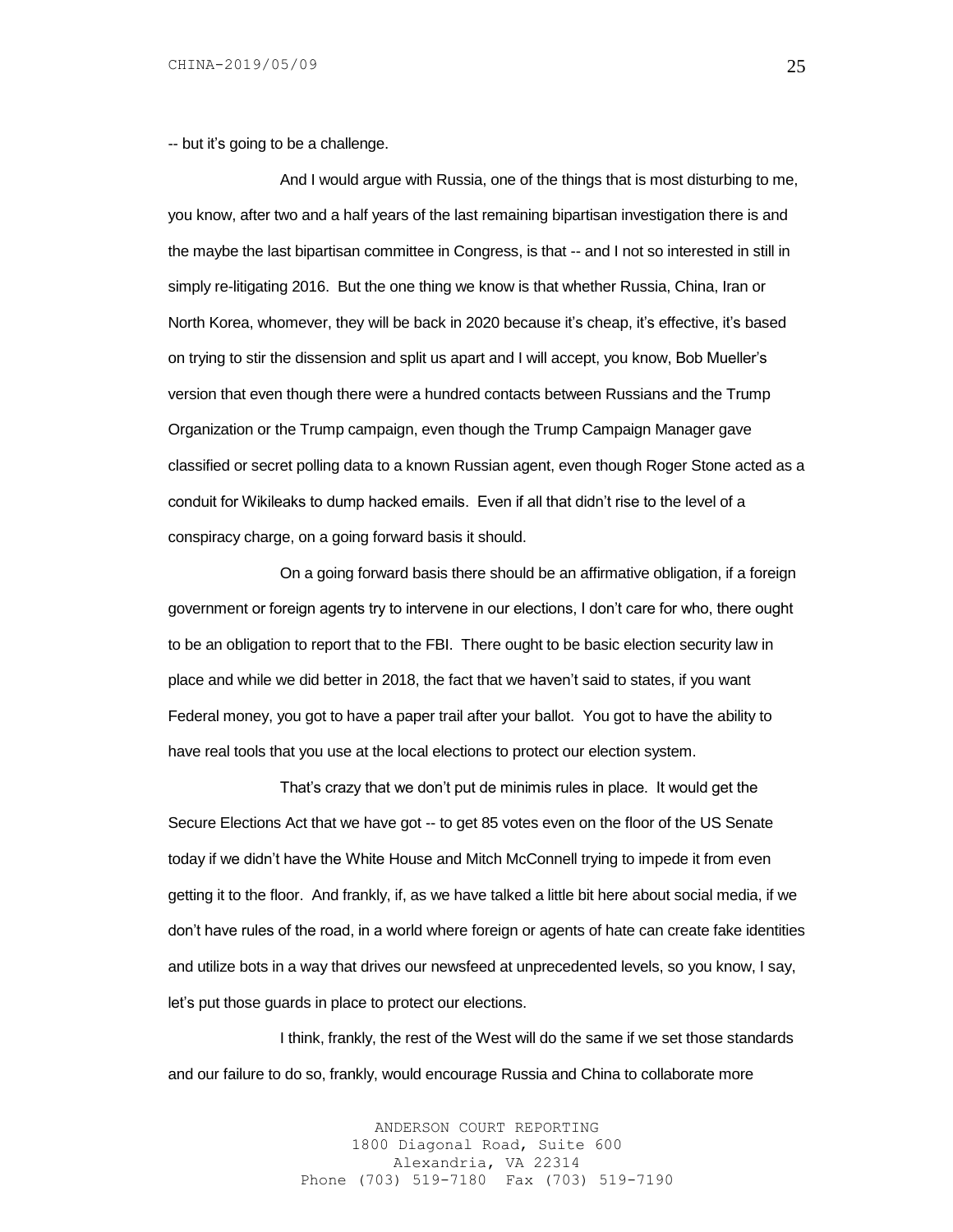because it shows we are not doing enough to even protect our own values and protect our own systems.

MS. NULAND: We set the rules or they will. One last one from the audience. Okay, gentleman with the hat.

MR. HURWITZ: Yes. Thank you very much, Senator. I appreciate your presentation. My name is Elliot Hurwitz, I used to work for the World Bank and the intelligence community. You said that we need -- US and the PRC need to play by the same rules, same set of rules. This has been going on for a long time that we have told them that. And I wanted to just ask about the WTO, human rights, intellectual property and the World Bank and the IMF with which we -- for which we have given the PRC additional voting rights. So, if you could comment on those please.

SENATOR WARNER: With chance that you probably have a broader vision may be than I, I mean, in terms of all the international organizations, I think what we have always felt was, you know, China's ascension to the WTO, China's participation in more global entities, would move China towards to a more open society. That there would be an embracing of some democratic values, that there would be a market-based system. And I think -- and again there are -- people in this room, I am sure have much greater expertise on -- than I am on the intricacies of, you know, changes within the Chinese government in the last decade plus.

Plus, I think there was that struggle for a while. I think President Xi's consolidation of power circa 2015, 2016, the reassertion of the Communist Party's dominance and that the notion that, you know, a market economy that seemed to be evolving, really turned away from a market economy, where companies got to a certain size and they were, I believe, designated by the Communist Party to be the winners and they are consequently they are, at the end of the day, loyal to that Party, is really a phenomena that has gotten much much worse in the last three or four years.

And our -- and I would point, this is not just some American politician's view, the people who most often brought this to my attention, has been one, the intelligence

> ANDERSON COURT REPORTING 1800 Diagonal Road, Suite 600 Alexandria, VA 22314 Phone (703) 519-7180 Fax (703) 519-7190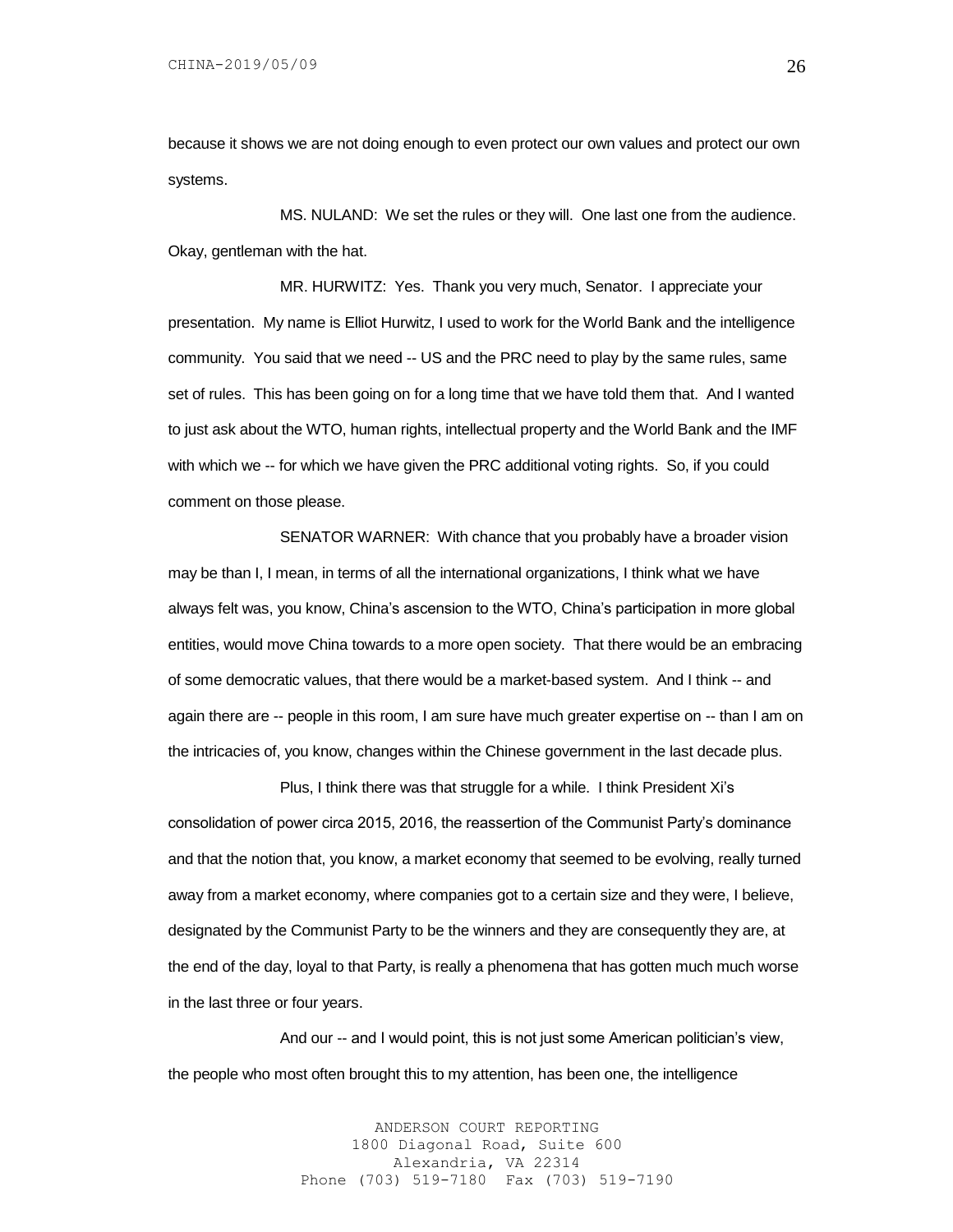community but increasingly folks like our Japanese, Korean and Australian allies, who see this much more first hand, as they see increasingly, you know, again Chinese tech companies dominate more and more of the markets in much of Asia.

So, I have laid out where I think the threat is and how we need to, kind of, awaken international organizations as well as American organizations to that. I have laid the longer-term effort that that means a recommitment in our country towards research and development and innovation. You know, the interim step, I think, you know, what do we -- okay, when you tell a university, you tell a business, all right, what do you want me to do next six months or next two years, that's where I hope, whether Brookings or other policy -- can end us - - end up giving us some guidance.

But the one thing we know is, we have to find a world where we can co-exist, cooperate and to, as much degree as possible, collaborate with China. I don't want this as - again, back to your first question, to turn back into a, kind of, a 20th century ideological battle between two camps. But the notion that it's going to be simply collaborative and copacetic because we want it to be, isn't going to be the case as well. How we sort that through, I think, it's the issue of our time.

MS. NULAND: Ladies and gentlemen, please join me in thanking Senator Warner for this really rich conversation. Good day. Thank you.

\* \* \* \* \*

# CERTIFICATE OF NOTARY PUBLIC

ANDERSON COURT REPORTING 1800 Diagonal Road, Suite 600 Alexandria, VA 22314 Phone (703) 519-7180 Fax (703) 519-7190